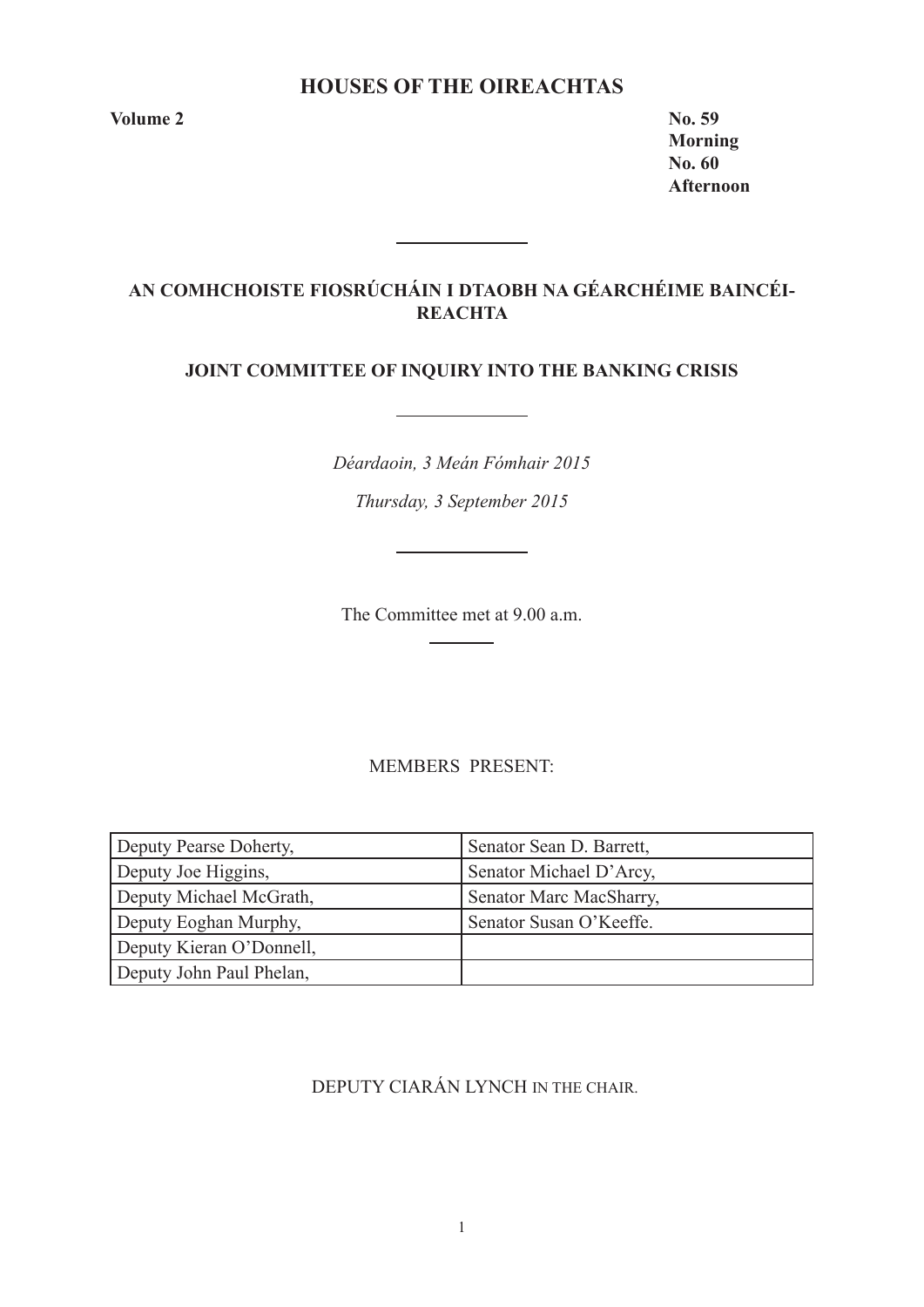**Mr. David Went:** No, I just want to repeat something that I said at the beginning because, from my perspective, Irish Life and Permanent was a sound, well-run business when I retired, and I've been shocked and disappointed at the impact of the subsequent events. And I do deeply regret the consequences for the staff, the customers, the shareholders and, obviously, for the Irish State. And I hope that my statements and my interaction here today will be useful to the committee. Thank you.

**Chairman:** Thank you very much, Mr. Went. With that said, I'd like to thank you for your engagement and participation with the inquiry this evening and to now formally excuse you and to propose that we suspend for 15 minutes and return at 15 minutes past 7 p.m.

*Sitting suspended at 7 p.m. and resumed in public session at 7.20 p.m.*

### **Irish Life and Permanent-Permanent TSB - Mr. David Gantly**

**Chairman:** I now call the committee back into public session. Is that agreed? Agreed. And we move on now to session 5 of today's hearings with Mr. David Gantly, former head of group treasury at ILP-Permanent TSB. The Committee of Inquiry into the Banking Crisis is now resuming in public session and can I ask members and those in the public Gallery to ensure that their mobile devices are switched off.

This evening we will focus ... the focus of the inquiry is on Irish Life and Permanent-Permanent TSB and at this session we will hear from Mr. David Gantly, former head of group treasury, Irish Life and Permanent-Permanent TSB. Mr. Gantly joined the then Irish Permanent Building Society in 1994 as chief dealer in their treasury department. He was appointed group treasurer of Irish Life and Permanent in 2000 and held the post until he left the group in early 2009. Mr. Gantly, you're very welcome before the committee this evening.

**Mr. David Gantly:** Thank you very much.

**Chairman:** Before hearing from the witness, I wish to advise the witness that by virtue of section  $17(2)(l)$  of the Defamation Act 2009, witnesses are protected by absolute privilege in respect of their evidence to this committee. If you are directed by the chairman to cease giving evidence in relation to a particular matter and you continue to do so, you are entitled thereafter only to a qualified privilege in respect of your evidence. You are directed that only evidence connected with the subject matter of these proceedings is to be given. I would remind members and those present that there are currently criminal proceedings ongoing and further criminal proceedings are scheduled during the lifetime of the inquiry which overlap with the subject matter of the inquiry, therefore the utmost caution must be taken not to prejudice those proceedings. Members of the public are reminded that photography is prohibited in the committee room and, to assist the smooth running of the inquiry, we will display certain documents on the screens here in the committee room. For those sitting in the Gallery, these documents will be displayed on the screens to your left and right, and members of the public and journalists are reminded that these documents are confidential and they should not publish any of the documents so displayed. The witness has been directed to attend this meeting of the Joint Committee of Inquiry into the Banking Crisis and you have been furnished with booklets of core documents. These are before the committee and will be relied upon in questioning and form part of the evidence of the inquiry. So with that said, if I can now ask the clerk to administer the oath to Mr. Gantly please.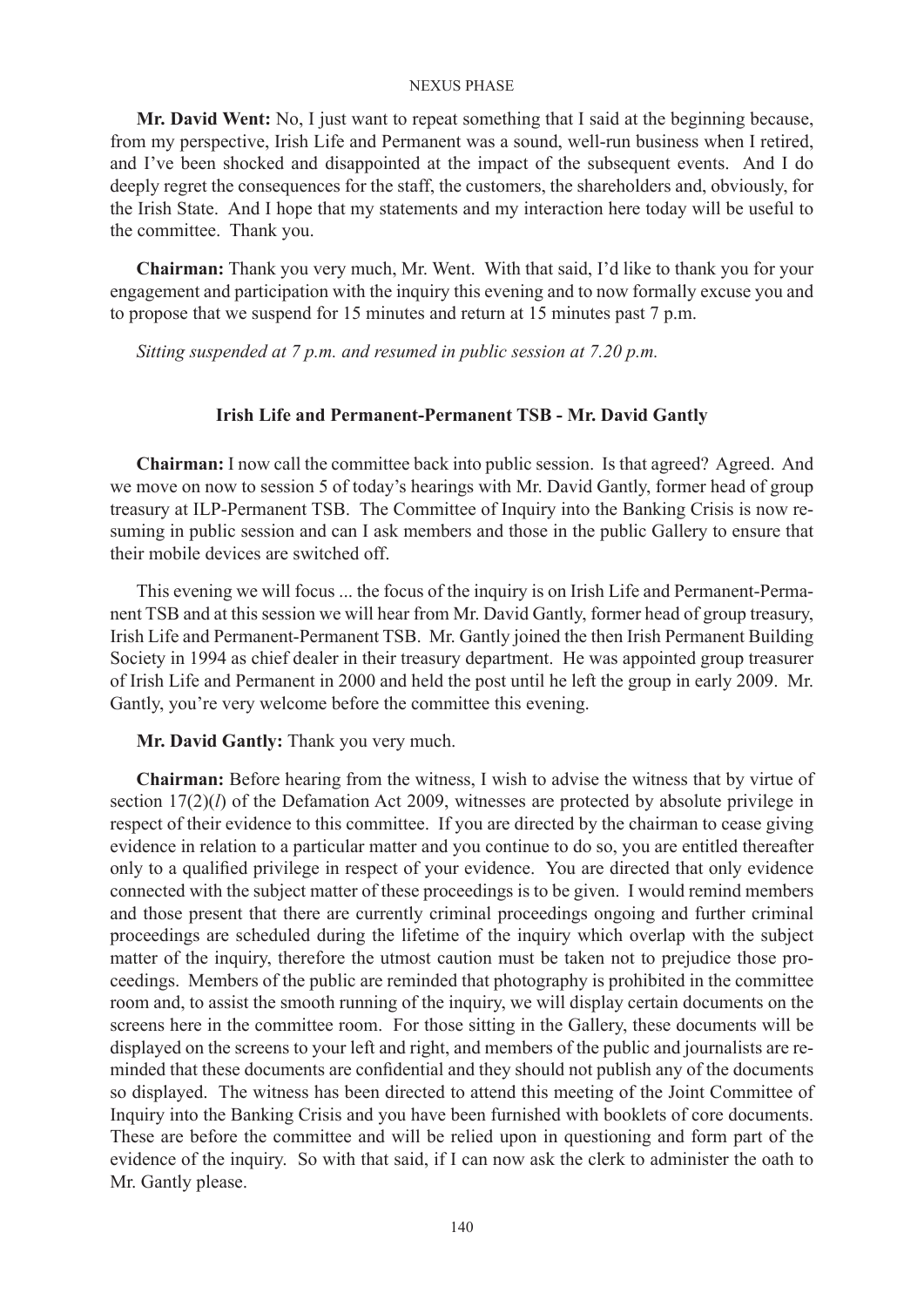*The following witness was sworn in by the Clerk to the Committee:*

Mr. David Gantly, former Head of Group Treasury, Irish Life and Permanent-Permanent TSB.

**Chairman:** Thank you again, Mr. Gantly, and if I can invite you to make your opening comments to the committee please.

**Mr. David Gantly:** Thank you, Mr. Chairman, for the introduction. Just ... I've a few brief comments just about five or six minutes, so at the outset-----

**Chairman:** Okay, that's grand.

**Mr. David Gantly:** -----I'd like to say that I've endeavoured in my written responses to address the lines of inquiry as fully as I could but in some instances that I actually had ... did have to limit my, my responses. So I worked in Irish Life and Permanent as treasurer from 2000 to early '09, effectively the period covered, obviously, by this inquiry. And in that role I was responsible for all activities relating to treasury, counterparty credit exposures, market risk, funding and liquidity management. The treasury function itself was physically located in the IFSC and my direct reporting line was to the group finance director. I was a member of the senior management of the group at that time. I was not a member of the board nor was I a member of the bank executive. With regard to board-appointed committees, I was a member of the assets and liability committee; I was a member there since 1994. I was also a member of the group risk committee, which was set up in 2007, and the group CEO had set up a new strategy team in early to mid-'07 and I was not a member of that group.

So given my role and the lines of inquiry that I've been asked to address, I'd just like to make a few brief comments regarding liquidity in the banking system and to make some specific comments in relation to Irish Life and Permanent's liquidity and, indeed, funding strategies. So a fundamental function of the banking system is the provision of maturity transformation whereby banks fund longer-term assets with shorter-term liabilities. This provides longer-term liabilities to households and corporates, which facilitates long-term capital investment with obvious economic benefit and social benefit, indeed. The provision of maturity transformation creates liquidity risk for banks. So the regulatory liquidity standards that banks are required to adhere to seeks to mitigate that risk and, in addition, Irish Life and Permanent's funding strategy sought to further mitigate that particular liquidity risk. So Irish Life and Permanent's funding was broadly split into three thirds: long-term debt, customer accounts and short-term wholesale debt. We also held and managed a liquidity portfolio, which provided a substantial buffer against any adverse movement in our short-term wholesale liabilities. Irish Life and Permanent's balance sheet differed from the two main banks in that 85% of the assets comprised residential mortgages, which were highly liquid in normal market conditions. Irish Life and Permanent was also a bank assurer which was created post the merger of Irish Life, the country's largest life assurer, and Irish Permanent in 1999. The bank's credit rating and its ability to raise debt in capital markets benefitted from that particular group structure. Despite extremely difficult market conditions in 2008, Irish Life and Permanent raised over €3 billion of long-term debt through bilateral transactions. Residential mortgages on top of that could also be used as collateral for drawings with the ECB.

So by 2008, Irish Life and Permanent had a loan-to-deposit ratio of 275%, which was significantly higher than that of the other Irish banks. Irish Life and Permanent had, as I said, the backstop of being able to access ECB funding by using its less risky residential mortgages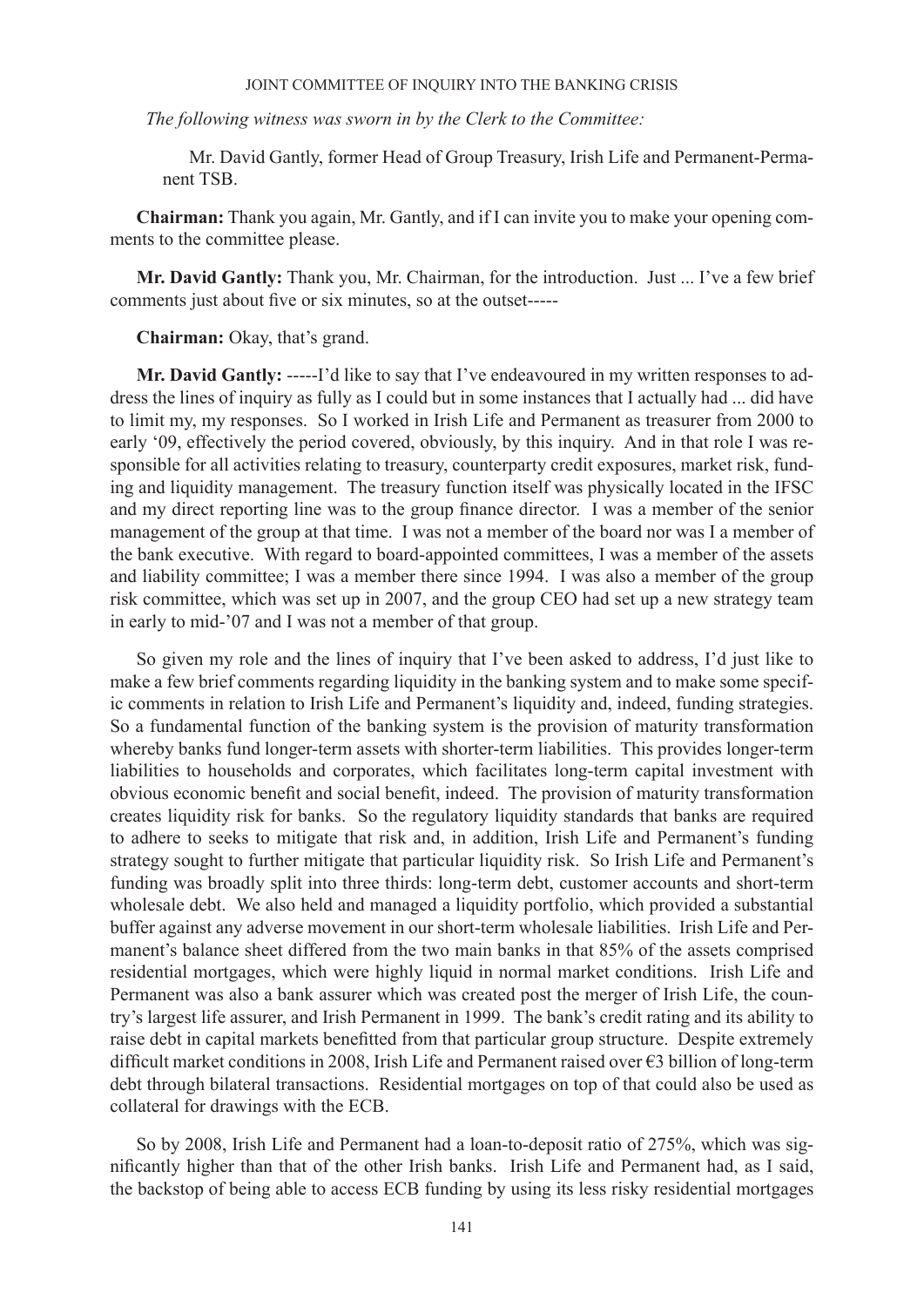as collateral, a point which is acknowledged in the Nyberg report. I would also say that, you know, a low loan-to-deposit ratio is not a panacea in itself. The Turner report, which was commissioned by the Chancellor of the Exchequer in the UK in October '08 and was published in March '09 ... and in that Lord Turner, the then chairperson of the FSA in the UK, was asked to review the causes of the crisis and to make recommendations on changes in regulation and supervisory approach to help create a more robust banking system. The report provides a very clear and in-depth analysis of the root causes of the crisis and provides a very clear template for suggested changes to make to the banking system to make it more robust. So, with regard to funding that particular report highlights the fact that Icelandic and Irish banks were active deposit takers in the UK market and these deposits, while they did reduce their loan-to-deposits ratios, as the crisis dragged on and deepened these deposits did not remain sticky and were ultimately not renewed, so-called "sticky deposits" obviously being less likely to be withdrawn in a crisis event.

So Mervyn King, the then Governor of the Bank of England, made the point that the crisis revealed faultlines in global regulation and supervision, pointing out that global banking institutions are global in life but national in death, a point that we clearly saw. So, Irish Life and Permanent's funding strategy was formulated with the intention of providing a sustainable, stable funding platform and this strategy was formulated against the conventional wisdom that a liquidity event would be very short-lived. The banking system is susceptible to liquidity events. I had first-hand experience of significant liquidity disruption in markets during the Russian debt crisis and the collapse of Long-Term Capital Management in 1998. Global markets also experienced a severe liquidity shock post the 11 September attacks and, in both those instances ,regulatory authorities acted very decisively to find a quick solution to the problems and that was actually achieved. So the recent crisis, which was clearly systemic, its impact unprecedented, the duration of the disruption in markets was not anticipated and, inevitably I think, the regulatory liquidity requirements which were in place were not sufficient to withstand that particular shock. So regulators, clearly, are revising capital and liquidity standards in order to strengthen the system and prevent a recurrence of recent events which, regretfully, have had such a devastating impact on Irish citizens.

Thank you, Mr. Chairman, and I am happy to take any questions.

**Chairman:** Thank you very much again Mr. Gantly. We will commence questioning; if I can invite Senator Susan O'Keeffe. Senator, 20 minutes.

**Senator Susan O'Keeffe:** Thank you, Chair. Mr. Gantly, you say in your statement that you were ... treasury was physically separated, that you were in a different building in a completely separate place. Isn't that correct?

**Mr. David Gantly:** That's right, as I say, the group structure as it is, bank assurance, the life company was located in Abbey Street, the bank in Stephen's Green and the treasury within the IFSC.

**Senator Susan O'Keeffe:** And in a way does that reflect how it operated? Were you quite a, sort of, separate entity or did you feel very much linked to the activity of the bank as a whole?

**Mr. David Gantly:** Okay, well, I suppose at the outset, while the term "group treasurer" was used, in reality the treasury function was aligned to the bank. The life company's business was quite independent so I suppose that is in the first case. I guess the ... my main interaction then with the bank *per se* ... I mean, obviously, I had a direct reporting line to the finance direc-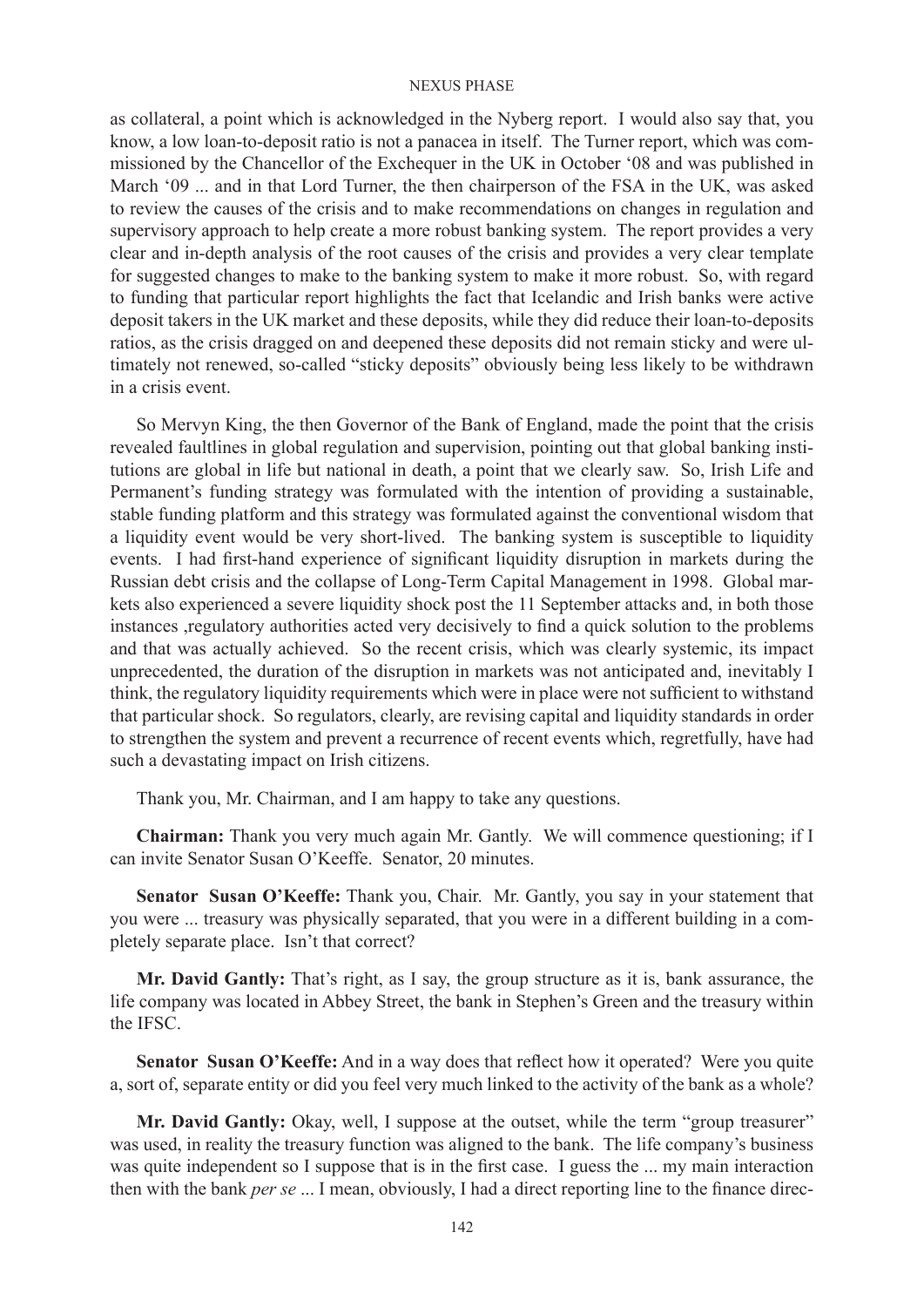tor which I've said, I would have had obviously a lot of access with the CEO and other members of the bank, I suppose, but by physically not being there you clearly were removed so that had some impact, I think, yes.

Senator Susan O'Keeffe: So coming up to the time of 2008 and the guarantee, how much were you aware of how things were changing and how more of an emergency it was becoming in those last weeks, or not?

**Mr. David Gantly:** I would say "Absolutely". I suppose, the issue was a treasury problem, a global treasury problem, so I would say back in mid-'07, you know, there were actions happening in the markets, there were credit spreads were starting to widen, there were markets just starting not to function and things that I'd seen happen for 30 years - you know, normal functioning markets - just really started to implode in a way that I had never seen before.

**Senator Susan O'Keeffe:** So this was new. What was happening in 2007 was a complete change from anything you'd see before.

**Mr. David Gantly:** I think that, as I said, the examples I've given were very specific. This was for sure ... we had heard of systemic risk, it was kind of ... sounded like a nebulous enough thing, people didn't really know what it meant but this is what it was and I don't think anybody saw the scale of it or what was coming, yes.

**Senator Susan O'Keeffe:** And so when you would talk to your colleagues and say, "I've never seen anything like this. This feels different, this is different" and that was in when - October, November 2007?

**Mr. David Gantly:** Yes, from mid ... probably, yes, absolutely around the autumn through - I'd say that's fair, yes.

**Senator Susan O'Keeffe:** One of the things that has always puzzled me personally is how, then, did it take until the end of September 2008 for it all, if you like, to come to a head, to blow up in a single night?

Mr. David Gantly: Yes, I mean ... if ... I gave a presentation to the risk committee in November 2007 and there were senior members of the ... from the banking side there including the CEO, the group finance director and the ... it's part of the documents that you have and it's basically saying that we had ... I mean, our funding strategy in the short term was based about a geographic and product diversification and I show a list in that and I'm clearly saying that there is traditional avenues that we have used extensively, you know, forever, as it were, have suddenly started ... are drying up, essentially, so like the USC commercial paper market for instance, which is a very short-term borrowings, would be instigated by banks there - that was a  $\epsilon$ 2 trillion market that within three months, four months just absolutely dried up so this was just ... we had never seen anything like this before.

I think, in answer to your question, I think there was a sense with ... that something was going to come over the hill to kind of rescue this, whereas, in fact, as I said for sure people thought liquidity crises were normally short term - that would have been my absolute opinion so I think people thought that something ... I don't know what was in mind but that something was going to happen that was going to actually sort this out. And I suppose it dragged on ... "muddled on" would be as best I could describe it, and then you mention September '08 and, I suppose, the final kind of, in my opinion, cliff that really ... that the markets fell over then was the collapse of Lehman and that really was the straw that broke the camel's back, if I could, yes.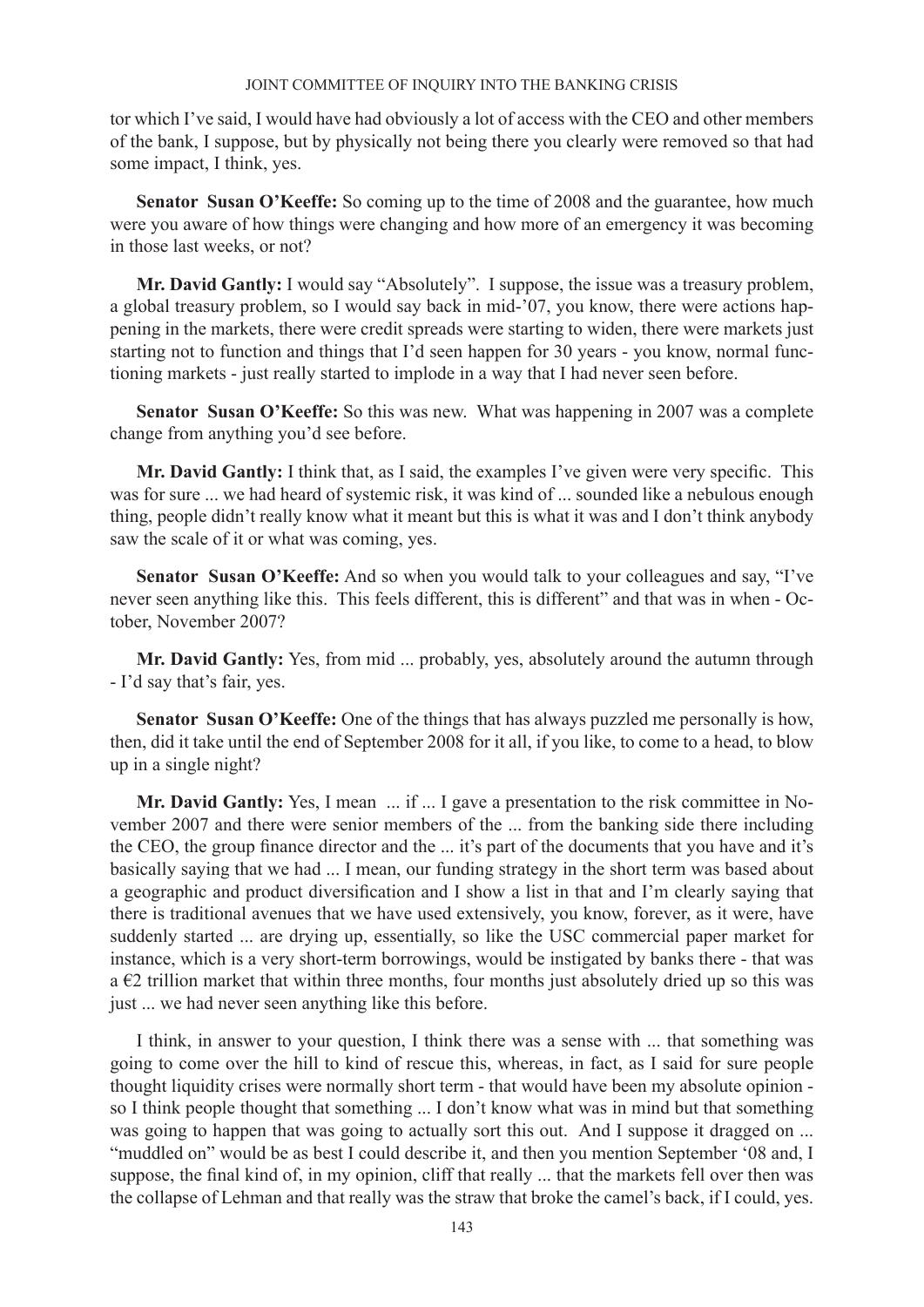**Senator Susan O'Keeffe:** So, as all that was going on, as you say, as you were muddling along hoping something might come over the hill and so on, were you aware whether, in general terms, the bank was having discussions with any other banks or with Central Bank or the Department of Finance in relation to those liquidity issues? I know you say you wouldn't have had direct contact with the Department of Finance yourself-----

**Mr. David Gantly:** I didn't have, I-----

**Senator Susan O'Keeffe:** Were you aware of what, sort of, if you like, official contacts were being had, either with other banks or with Government Departments?

**Mr. David Gantly:** Okay. No, I was. I had one meeting with the Department of Finance which, I think, was post the guarantee so I wouldn't have a relationship there. I suppose, just within treasury itself, we would have had very direct contact with the regulators - both the Financial Regulator and the Central Bank - and that would be conducted on a, really, a weekly and daily basis so the ... our liquidity manager would have been in contact, regular daily contact with the Central Bank money desk and, in the first place, that would have been for the conduct of normal market transactions so this would be repurchase agreements which the ECB would do on a regular basis so in normal times that was a ... the normal repos that they undertook were conducted once a week for a two-week duration and then the LTROs, or long-term refinancing operations, would have been done every three months for a three-month term. Now obviously, as the crisis, you know, dragged on they extended the term of those long-term operations to three months to six, to 18 and eventually out to two years.

Going back to your question, I mean I would have been absolutely aware that ... I knew people ... I would have had a very close working relationship with the finance director who was my immediate boss and I would have been absolutely aware of ... that there was regular contact with the regulator and, indeed, I would have been at some of those meetings myself.

**Senator Susan O'Keeffe:** I mean you, in Vol. 2, page 15, your e-mail to the Financial Regulator, dated 29 November, not surprisingly talked about the threats to liquidity and the fact that the interbank market is now effectively closed. Do you believe or do you think that the Financial Regulator, while you were giving information all the time and, as you say, you had a professional relationship and you were in touch, increasingly in touch, was the Financial Regulator's office slow to take control of the situation or did the Financial Regulator's office do a good job?

**Mr. David Gantly:** I'd say that a lot of the information ... there was a lot of information being collected, that's for sure, and so just from an organisational perspective when we were asking for something that was a priority they got exactly what ... and we had very good systems which produced the information which was obviously critical in the first place.

**Senator Susan O'Keeffe:** But you can have information. It is whether you act on it.

**Mr. David Gantly:** Absolutely. I think as ... certainly at meetings ... I was at a meeting I can recall in ... I guess it must have been somewhere around the summer to the autumn of 2008 with the CEO and the group finance director and there was certainly a sea change I think then that we were saying well, what was ... I was there to really say what was going on in the marketplace. I presented a picture and I think the regulator absolutely knew that the markets were in bad shape. So they were getting the information. I suppose the ... ultimately, the only real reaction, if you like, that I physically saw would have been the announcement of the guarantee because I can't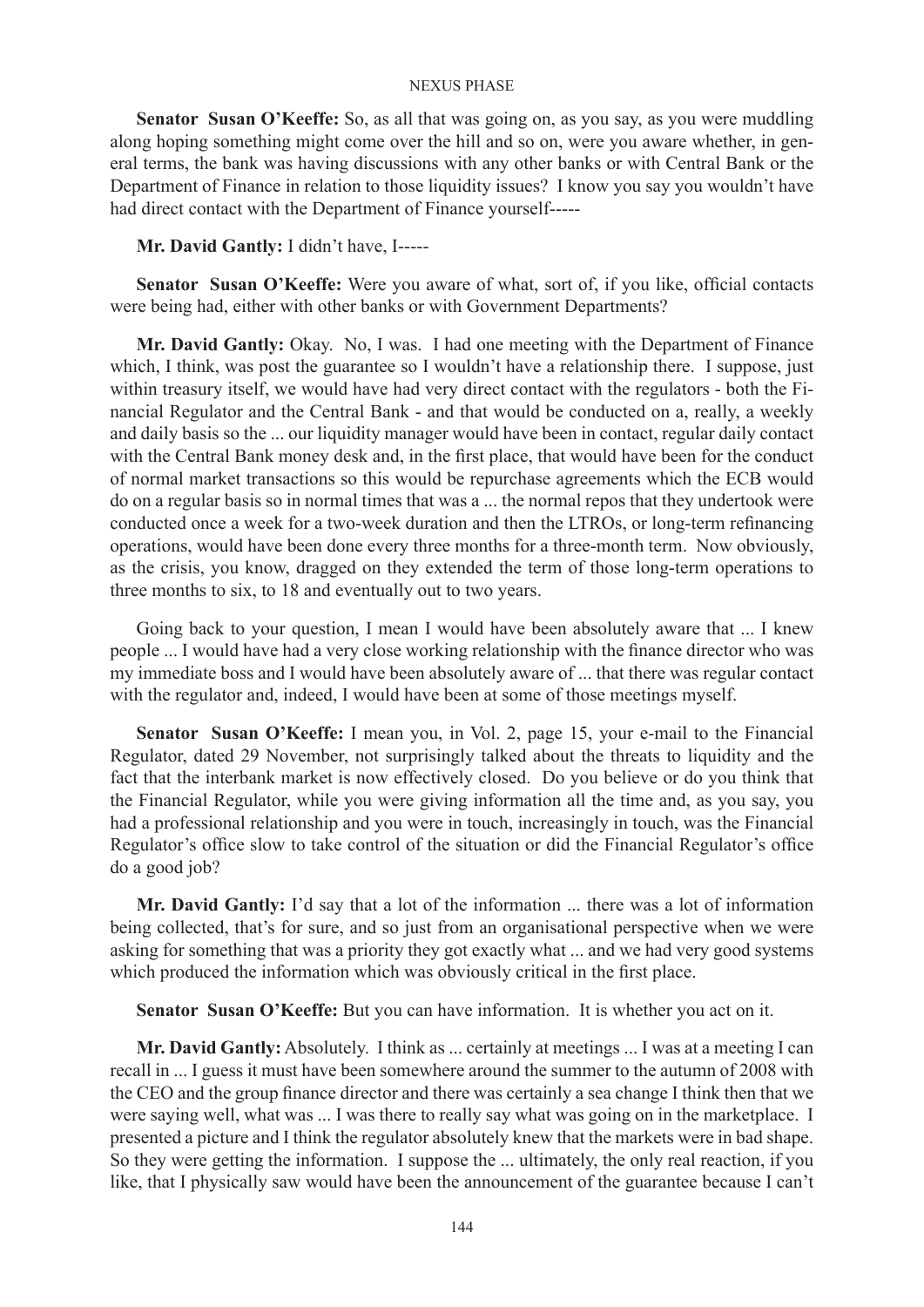recall that there were any other changes that would have happened. I mean at ECB level, it was being fed back and there was a longer-term repos were being provided so there was clearly an awareness that the system which normally ... the traditional, you know, method that banks would have used to fund was utterly drying up and that the lender ... ultimately, the lender of last resort was increasingly becoming the lender of first resort.

**Senator Susan O'Keeffe:** Do you think that perhaps the Financial Regulator and all the associated bodies also thought that someone would come over the hill ... in a way that they were hoping something would sort itself out? Did you get that impression or is that completely not fair?

**Mr. David Gantly:** I think that would be ... I couldn't really answer for how they saw it but I do think there was a little bit of ... I suppose it was incredibly unusual. People have used the expression "one in a 100 year event". It was there so there was ... I think there was an element of people ... all of us being caught in the headlights to an extent.

**Senator Susan O'Keeffe:** Again, in Vol. 2, Mr. Gantly, on page 5, is the e-mail from Peter Fitzpatrick relating to the retail deposit guarantees and adding the voice to increasing the limit:

My view is anecdotal at this stage and based on reports on what people are [openly] talking about in the workplace. I think that an increase in the guarantee would go a long way to restoring retail confidence right across the [Irish] market.

Again, this is 17 September 2008. Is that an action that ... would it have made a difference if that action to guarantee ... to raise the limit were taken earlier? Would that have helped, do you think?

**Mr. David Gantly:** In terms of the actual flows that we saw across our retail division, no because we didn't experience ... we saw ... in fact, we didn't see any, you know, really significant negative flow. It's-----

**Senator Susan O'Keeffe:** Until post-Lehman's.

**Mr. David Gantly:** So I'd say it hadn't a huge impact but it certainly helped. I mean, you might remember there was ... there were radio shows going on, it was a very ... it's easy to ... I mean, it's a long time ago looking back now number one.

**Senator Susan O'Keeffe:** Yes, this is post-Lehman's, of course, isn't it too?

**Mr. David Gantly:** This was post-Lehman and really ... it's hard to describe. I mean I certainly know from my side ... you know when you're going in in the morning and you're saying "Right, what's our liquidity situation? What's going to happen next?" At that particular time, there was ... there were rumours of ... I suppose ... I'm not going to name banks but there were rumours of, you know, two or three German banks that were being ... there was speculation that they were in trouble ... a Belgian bank. It was just ... every day, you went in it was rumoured as to who was next kind of thing.

**Senator Susan O'Keeffe:** Again, in Vol. 2, on page 11, there's an e-mail again from Peter Fitzpatrick writing to the Financial Regulator and, specifically, he's talking here about ... and this is going back to 22 November 2007.

**Mr. David Gantly:** Yes.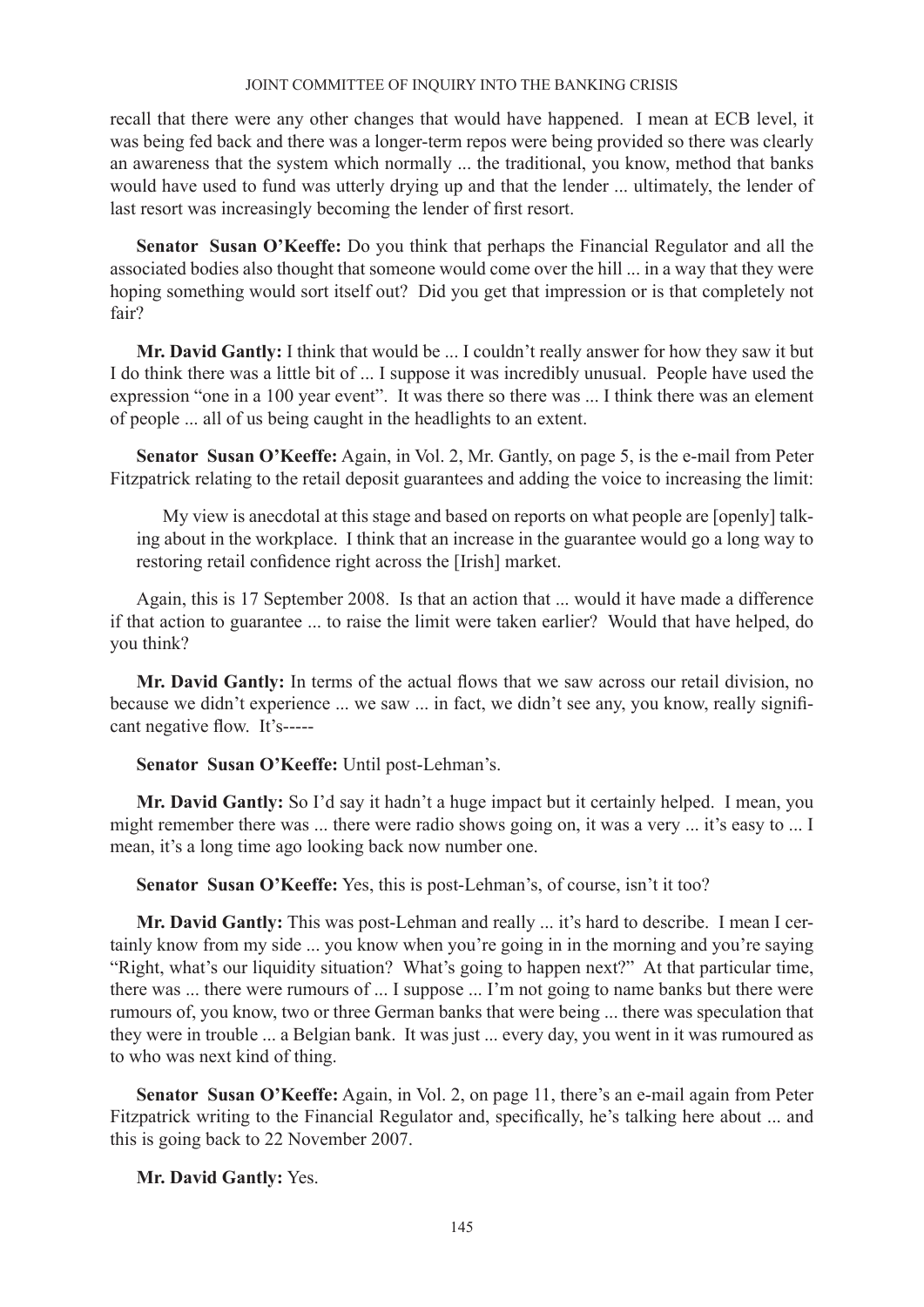**Senator Susan O'Keeffe:** He's talking about Bank of Ireland actively talking down the Irish story and:

[T]o quote Schroders in the UK, who met with BOI yesterday, the CEO said that "in quarter 1, the issue for all Irish banks was one of survival". Bit alarming for BOI, but to put us all in the same boat is creating massive negative sentiment. Of course, I'm getting-----

**Mr. David Gantly:** Sorry, Senator, if I could just ask which part ... where are you in the text?

**Senator Susan O'Keeffe:** I beg your pardon - page 11, Vol. 2, the second paragraph of the e-mail.

**Mr. David Gantly:** The second paragraph, okay, thank you.

Senator Susan O'Keeffe: So, again, you know, it's quite ... it's a curious moment, I suppose, that your organisation was complaining to the Financial Regulator about the Bank of Ireland talking down the market and including you guys in it. Was that something that ever happened again or what ... do you remember this or do you have anything ... obviously, you've had the books prior to coming here?

**Mr. David Gantly:** Absolutely. Well I think the reference to me in it is very specific in the first paragraph in terms of an engagement with the regulator.

**Senator Susan O'Keeffe:** Yes.

**Mr. David Gantly:** I think this is a private view of Mr. Fitzpatrick which he's representing so.

**Senator Susan O'Keeffe:** Okay. You're not aware of it?

**Mr. David Gantly:** I may have seen this before ... the memo but certainly this wasn't ... I wouldn't have seen this as a house view.

**Senator Susan O'Keeffe:** Okay.

**Mr. David Gantly:** Or a view, or maybe more fairly, a view that I subscribed to.

**Senator Susan O'Keeffe:** Indeed, in that first paragraph, you are thanking the help that you've had from the regulator in helping to get the assets across the finishing line to be included in the tender and it's ... you're talking about  $\epsilon$ 2 billion drawing from the ECB tender. Was that again an indicator of the trouble ... the difficulty that you were in or would that have been normal business?

**Mr. David Gantly:** It would have been, I'd say, out of the ordinary. Not ... I'd... if we ... when we went back to... going back to 2007, which was in a sense where we started this, one of the responses that I initiated as I saw the markets starting to dry up ... we would have used securitisation, which, obviously, was an obvious tool for us to use given the nature of the balance sheet with 85% of the assets were residential mortgages. So in the normal course of events, you know, pre ... let's call it up to mid-07, I mean securitisation from the 90s on had become more sophisticated, wider investor base and we could use securitisation to fund longer term. And, typically, a securitisation would be funded for five years ... would be the duration and I know Mr. Went earlier referred to the weighted average life on mortgages being somewhere around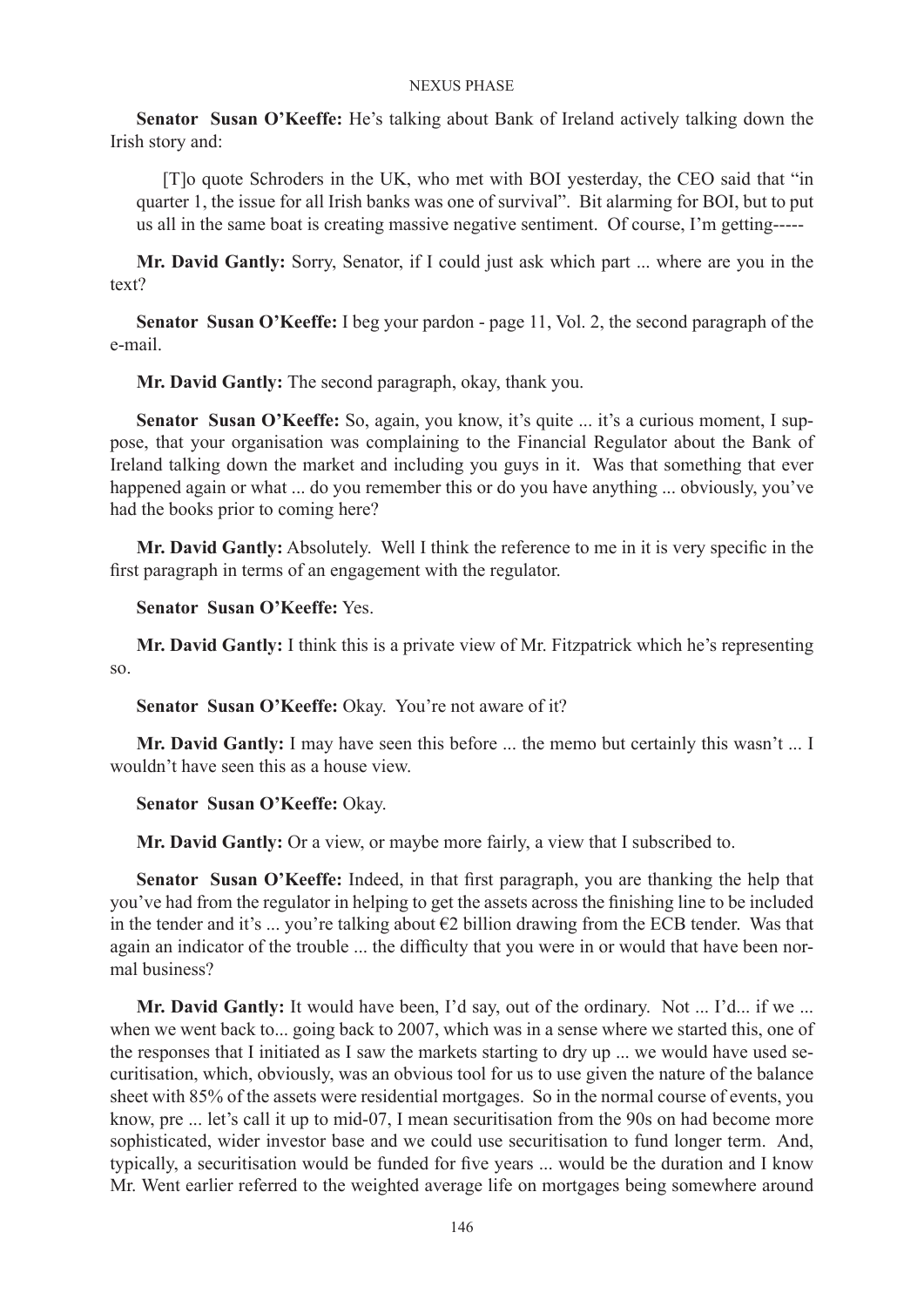six so we were actually, kind of, almost match-funding the assets.

So when the conventional sources of securitisation actually started to dry up, I was extremely nervous about what was going on in the marketplace. What we started to do was we identified with the help of our colleagues in the wider bank to ... we identified the pools of mortgages. If you want to do a securitisation, you'll say ... typically say  $\epsilon$ 1 billion or  $\epsilon$ 2 billion in that case in that instance. They have to satisfy certain criteria. You've got to have ... you've got to be able to ... because they're going to be put into a special investment vehicle and the cash flows have got to be very clear. There's a lot of criteria that it must kind of adhere to.

So back in '07, faced with the markets as I saw them, I put in place a plan to create pools of ... to have pools available for essentially what would have been deemed to be internal securitisations. So at the time then, the ECB in the normal course of events would, as I said earlier, would be engaged in repos in their normal market activity and would get more involved with, you know, as required I guess. And at the time, residential mortgages counted as tier 1 collateral for drawings with the ECB so this was a very valuable asset for us to have.

**Senator Susan O'Keeffe:** Okay. Are you aware of whether stress testing took into account the correlation between the different types of property being financed, in particular category of loans issued, for example, tracker mortgages, and the availability of appropriate funding or was that outside your-----

**Mr. David Gantly:** Stress testing on sort of ... on the banking asset side was utterly removed from my remit so I would have had no input into that.

**Senator Susan O'Keeffe:** Okay. In looking at your statement, Mr. Gantly, where if you like do you see your ... I don't mean you personally but the contribution of if you like ... where did it go wrong for the bank? Because we can talk about the global impact and we can talk about Lehman's and all of those things absolutely nobody's pretending they didn't happen. But internally in the bank in that time that you were there, what do you think the bank did that contributed to the eventual cost to the taxpayer of some considerable amount of money - billions?

**Mr. David Gantly:** You started the question when you asked about my input into it or are you talking about the wider, sorry-----

**Senator Susan O'Keeffe:** No, I am looking at your statement and I'm thinking I can't quite see in your statement where that is acknowledged if you like. What was it in the bank ... no, not you personally, Mr. Gantly-----

**Mr. David Gantly:** Sorry, okay.

Senator Susan O'Keeffe: ---- the bank and, obviously, from where you were sat in the bank as opposed to ... because, you know, you were significant within the bank.

**Chairman:** The operational business model from an observation - what were the fault lines in it?

**Mr. David Gantly:** Yes, sure. I think one of the documents that you'll have seen in the documents that were submitted to you would have shown that the strategy in the bank ... there was a strategy presentation in 2005 and the drive was towards ... it was faced with ... I think at the time the market share was somewhere in the bank was about 17% and I know, as David Went referred to earlier, the bank always saw itself as having a kind of 20%-25% market share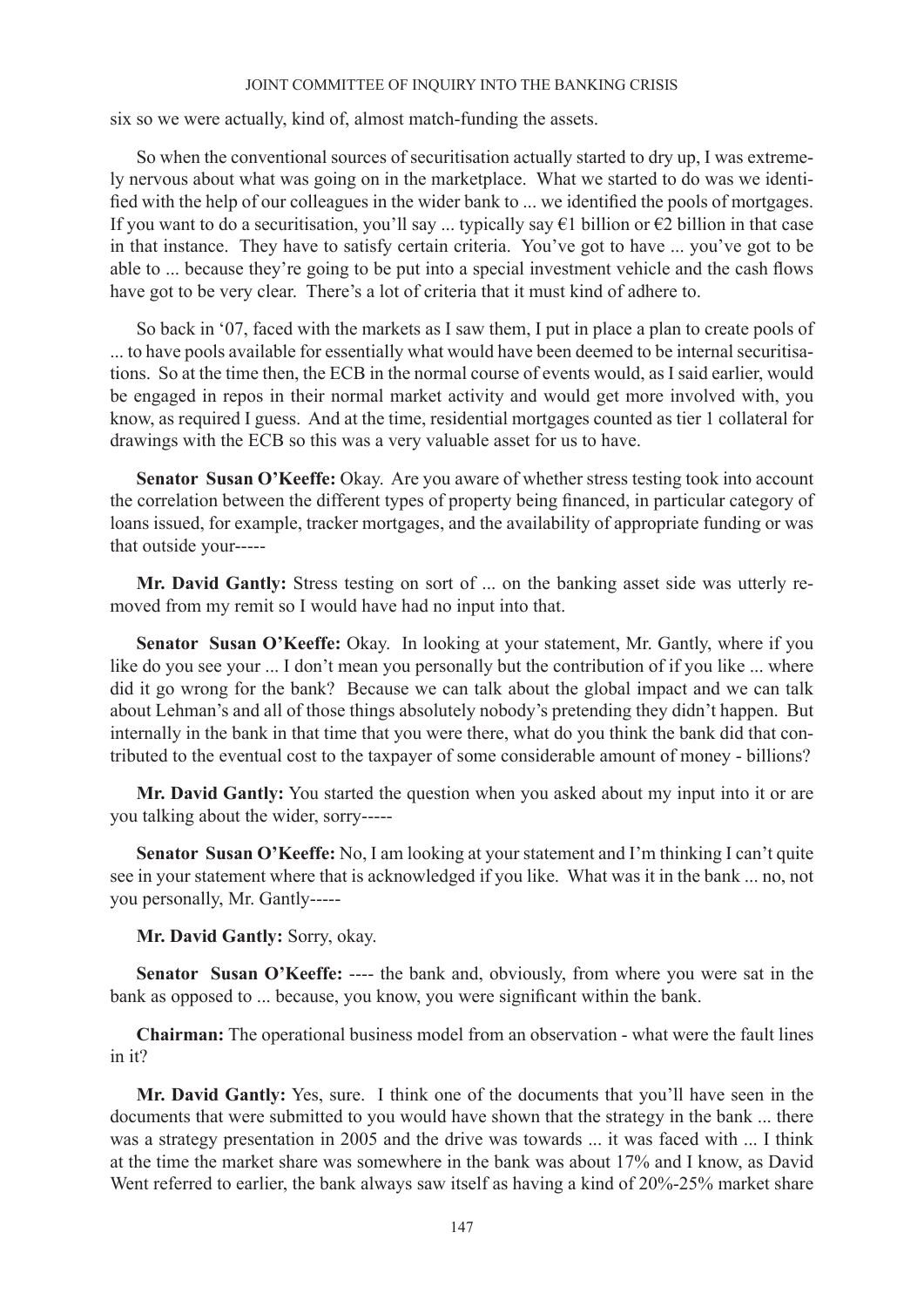was its kind of target. That's where it saw itself being and the response to that, you know, was to actually go for higher volume, lower margin and there was a migration then of existing customers to the tracker product, okay. So I think with the benefit of hindsight, I think that was not maybe the most perfect strategy to adopt but, as I say, that's with the benefit of hindsight.

**Senator Susan O'Keeffe:** ILP was downgraded by Standard and Poor's in June 2008 and placed on a negative outlook, and then Moody's also put it on a negative outlook in July. Can you recall what was the reaction, if you like, among you and your colleagues after that happened? Was it what you expected or was it ... did it come out of the blue or was it fair or what did you think?

**Mr. David Gantly:** You said, "in 2008".

# **Senator Susan O'Keeffe:** Eight.

**Mr. David Gantly:** Yes. Well, in the first place, I would have engaged in discussions with the rating agencies, and I can't remember the exact timing. I think it was Moody's first and then Standard and Poor's, if I remember, but I can remember being in London, you know, at a presentation to the rating agencies and having a discussions afterwards. And, you know, I was asked what did I think and my view was that, you know, the presentation went as well as it could go, the case was very fairly presented but I thought that they would downgrade us. So, I think, somewhere in there too, I think, there is a statement, maybe about how rating agencies actually behave. So, you know, you could argue, you know, 12 months ago the Irish story was clearly becoming ... at the sovereign level was becoming clearly better but it takes the rating agencies ... they tend to be, I think, after the event. And ... but ... I suppose, it's not as important if you're ... if the curve is rising, but if you're in a crisis, it clearly adds, and adds significantly, to the problem. It has a disproportionate influence in a downgrade.

**Senator Susan O'Keeffe:** When the Department of Finance was, if you like, trying to organise itself through September, it was looking at all the various institutions. It put you in the same category with Anglo Irish Bank and INBS, the three of you grouped together and, indeed, they referred to your position as "finding conditions very challenging". I mean, again, they would have been drawing that, obviously, from the information that was going through to the Financial Regulator and so on. But was that something that you were aware of, that the three institutions were bracketed in the same breath - they would be talked about together - or did it matter at all by then?

**Mr. David Gantly:** Well, one, I wouldn't have been aware of it and I wouldn't have known what analysis that they were forming that on. I mean, clearly, if you're talking about business models, we're very different organisations. I mean, my sense ... and, again, you know, markets ... a huge part of markets is, kind of, confidence and rumour, but, like, post-Lehman, the talk globally was, you know ... I suppose, I was thinking ... you say to people ... everybody would say to you, like, "There's a big liquidity problem out there but we're fine", and that doesn't actually ... that doesn't stack up. So my sense at the time, and, I think, the regulator's actions on, I think, it was 20 September or post the meeting on 20 September when they increased the retail deposit from  $\epsilon$ 20,000 to  $\epsilon$ 100,000 ... I mean, clearly., that was reflective of the fact that there was ... there were liquidity issues but my understanding would have been that those liquidity issues were there for all of the banks.

I can only speak, obviously, to Irish Life and Permanent's position. We certainly experienced, you know, some run on ... "run" would be probably too strong. I mean, we had corpo-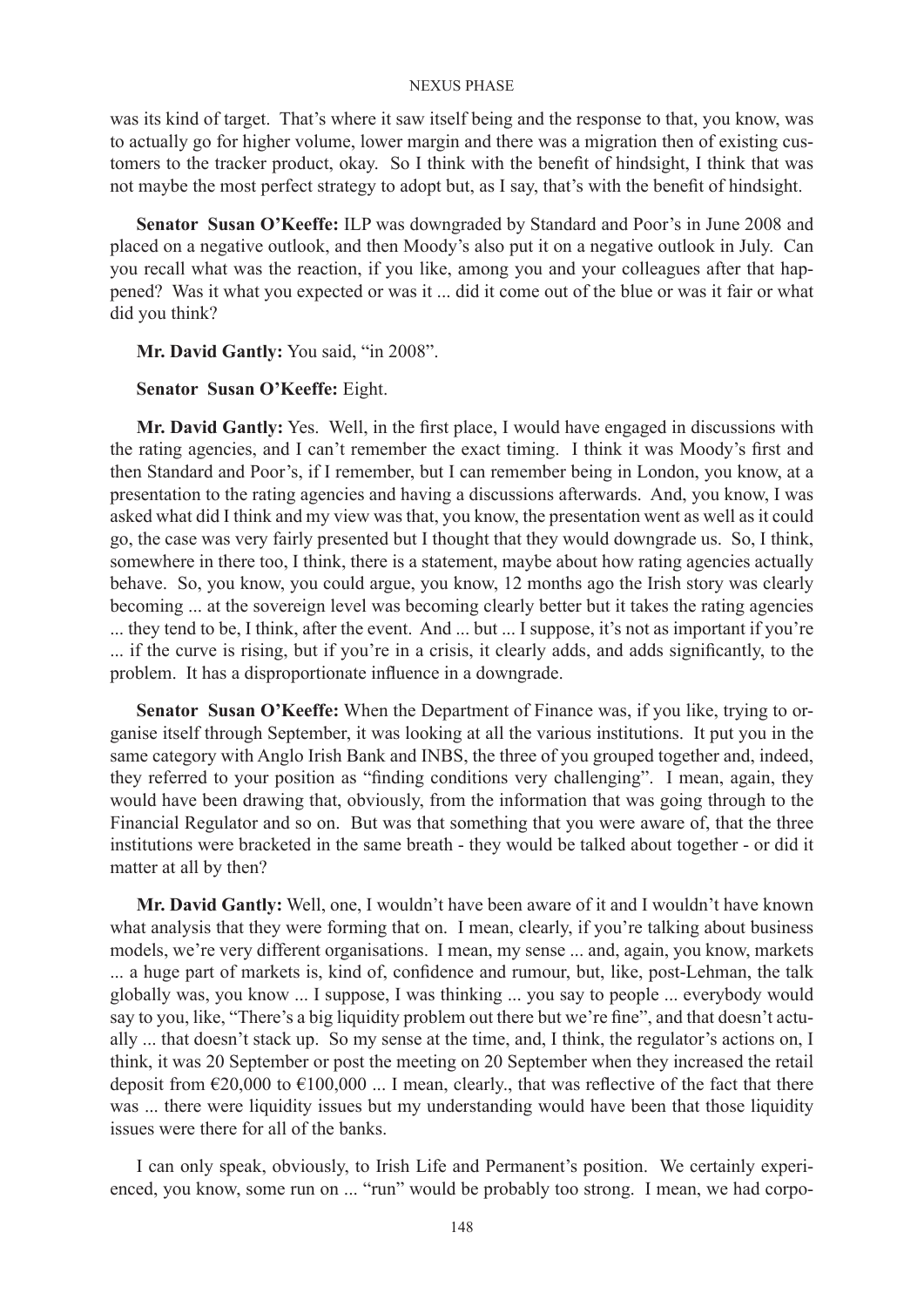rate customers who would have been non-Irish who would have rolled over their funds so they might place one-week money with you or they might place overnight money, but they could do that for 365 days a year. So that's, kind of, was the nature of the business. So we did see in the two weeks, say, up to the guarantee, we saw some of that money not being renewed, particularly, I would say to you, the overseas element to it, but it wasn't huge. But, I mean, obviously, the issue was ... and you're saying, "Well, if this continues." And, as I said, post-Lehman, it was just the heat really just seemed to get turned up. You felt something was just going to give, yes.

**Senator Susan O'Keeffe:** Did you think the bank would go under at that point?

**Mr. David Gantly:** I didn't think the bank was going to go under. I think that there was ... I mean, I know I had conversations with the finance director and said ... like, months prior to that, and said that I felt it was inevitable that people would breach the regulatory liquidity requirements. I mean, if I remember correctly, the week before the guarantee, I think, we were, like, ... we satisfied our regulatory requirements twofold, somewhere in that region, to the best of my knowledge, but I was absolutely aware that if the pace of what was happening was going to continue, it just felt that something was going to give.

**Chairman:** Hold it at that now, Senator, thank you very much. Deputy Michael McGrath.

**Deputy Michael McGrath:** Thank you, Chair. Mr. Gantly, you are very welcome.

**Mr. David Gantly:** Thank you.

**Deputy Michael McGrath:** Can I start by just going back to the issue of tracker mortgages? And I know you weren't on the banking side, as group treasurer, but in terms of interest rate risk, were you aware of the extent of the tracker mortgage interest rate risk and was this issue ever discussed at board level, to your knowledge? And I know you weren't on the board, but can you just discuss that?

**Mr. David Gantly:** Okay. I can recall in the ... in some of the documentation, there is a reference at a board meeting to discussing basis risk between seven and 30 days' funding so basis risk was ... you know, therefore, was discussed. The principal area where it would have come up would have been at ALCO meetings, which I was a member of. And if ... when trackers were introduced, I suppose, if you went back to '99, obviously, and the creation of the euro in the financial markets, I mean, clearly, we had come from a situation where you had the Irish market with all its, kind of, vagaries and a lot more volatility. If you went back to the '80s, you know, just currency problems and you'd get 16% and 17% interest rates. So with the euro, it wasn't written in stone but, for sure, I was asked this question and it was something I tracked myself. The ECB ... there was ... broadly, it appeared that they were running with a policy where they were running about a five basis points, in other words, 0.05%, between the ECB rate and the one-month rate, and I certainly would have been asked that question and would have reflected that, and, equally, would have pointed out that our funding was ... tended to be over 30 days so you straightaway had basis risk between the ECB rate and the one-month. The tracker products were clearly priced off the ECB rate so there was risk there and it was ... and we pointed it out.

**Deputy Michael McGrath:** When did the bank start rolling out tracker mortgages?

**Mr. David Gantly:** To the best of my knowledge, I would have said somewhere like in late  $(04-05)$ .

**Deputy Michael McGrath:** I think '05 actually, yes. I think '05.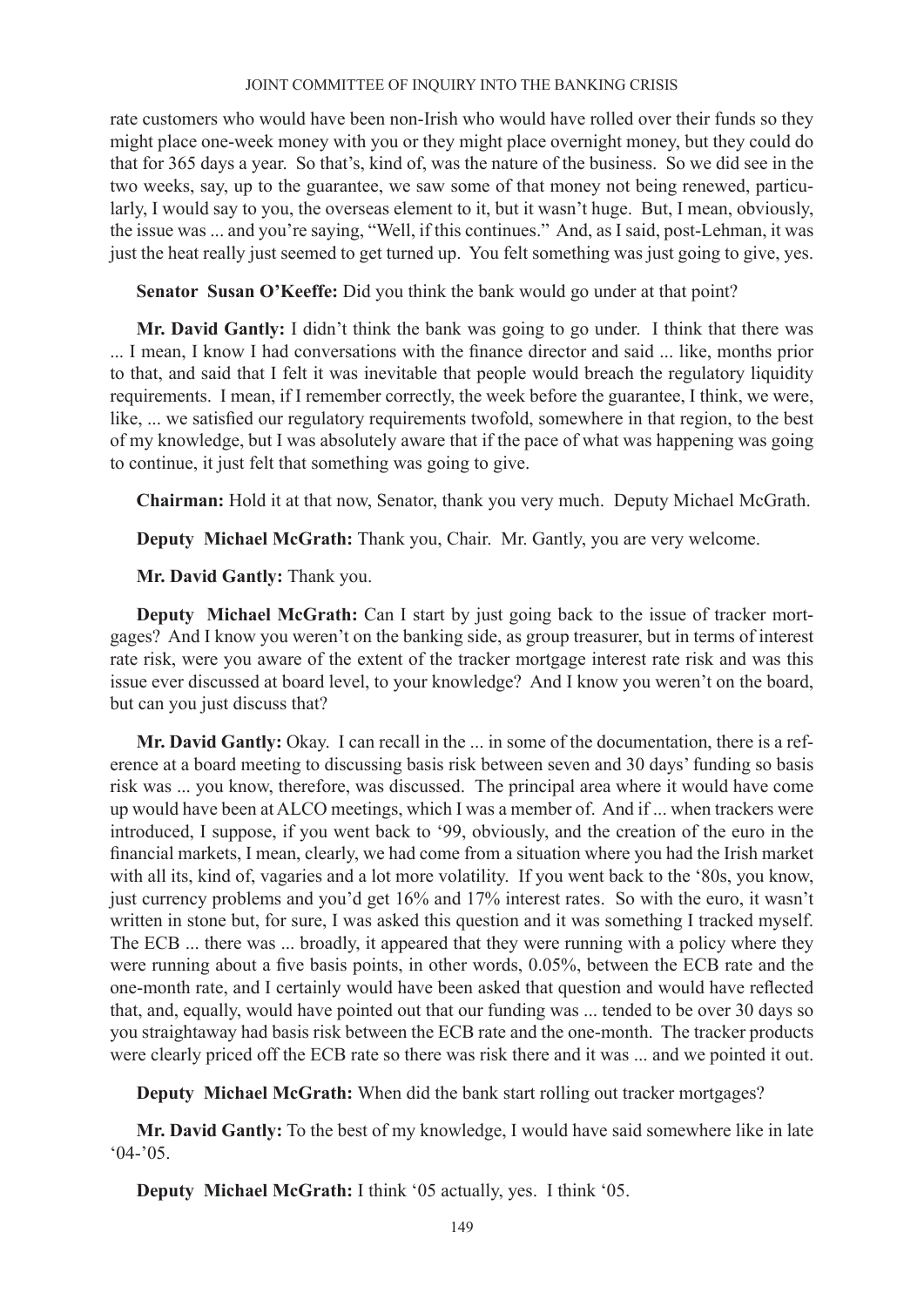**Mr. David Gantly:** I do know that ... I think 85% of tracker mortgages in Ireland, to the best of my knowledge, were written between 2004 and 2008.

**Deputy Michael McGrath:** Okay. And can you just explain to the inquiry how a bank would fund, let's say, a bundle of mortgages - an individual mortgage, a bundle of mortgages? Where does that money come from?

**Mr. David Gantly:** Okay. Well, if I went back one, I suppose, you're going to be generating, you know, assets from within the bank, right? So, typically, they are going to be writing ... If they write, say, for instance, just for argument's sake,  $\epsilon$ 500 million of business in a month and that's going to be spread across, say, a standard variable product, tracker, five-year fixed, whatever, yes? So, in the first place, our systems, that was fed back down to treasury. So all of that ... the risk that that generated was transferred into treasury and, I suppose, structural asset and liability management was our ... one of our core, probably, you know, things that we did, in addition to, sort of, liquidity management. I'd say, they were the two prongs that were really critical. So ... sorry, I've just-----

**Deputy Michael McGrath:** The money, ultimately, is coming from-----

**Mr. David Gantly:** Absolutely, sorry, excuse me.

**Deputy Michael McGrath:** -----deposits, wholesale funding, you know, your funding mix.

**Mr. David Gantly:** Okay, sorry.

**Deputy Michael McGrath:** The point I am getting at is, like, from a bank's point of view, I could never understand the logic of a tracker mortgage because you were linking the price that you could, ultimately, charge the consumer to a lever that you had no control over. I mean, at the peak, what proportion of your funding, as a bank, was accounted for by ECB funding?

**Mr. David Gantly:** Okay. I think-----

**Deputy Michael McGrath:** I mean, a small percentage?

**Mr. David Gantly:** I would have said ... I said up to, sort of, the guarantee, I think, about €12 billion would have come-----

**Deputy Michael McGrath:** Percentage wise?

**Mr. David Gantly:** -----from the ECB and that was ... the balance sheet at the end of 2008, to the best of my knowledge, was, I think, about  $\epsilon$ 40.1 billion.

**Deputy Michael McGrath:** Okay.

**Mr. David Gantly:** So, essentially-----

**Deputy Michael McGrath:** Between a quarter and a third.

**Mr. David Gantly:** About 25%, 30%. But in that scenario, essentially, what had happened was that all of the short-term funding had basically exited and, essentially, it was replaced by ECB drawings.

**Deputy Michael McGrath:** Okay. So, in the years prior to that, the proportion of your funding-----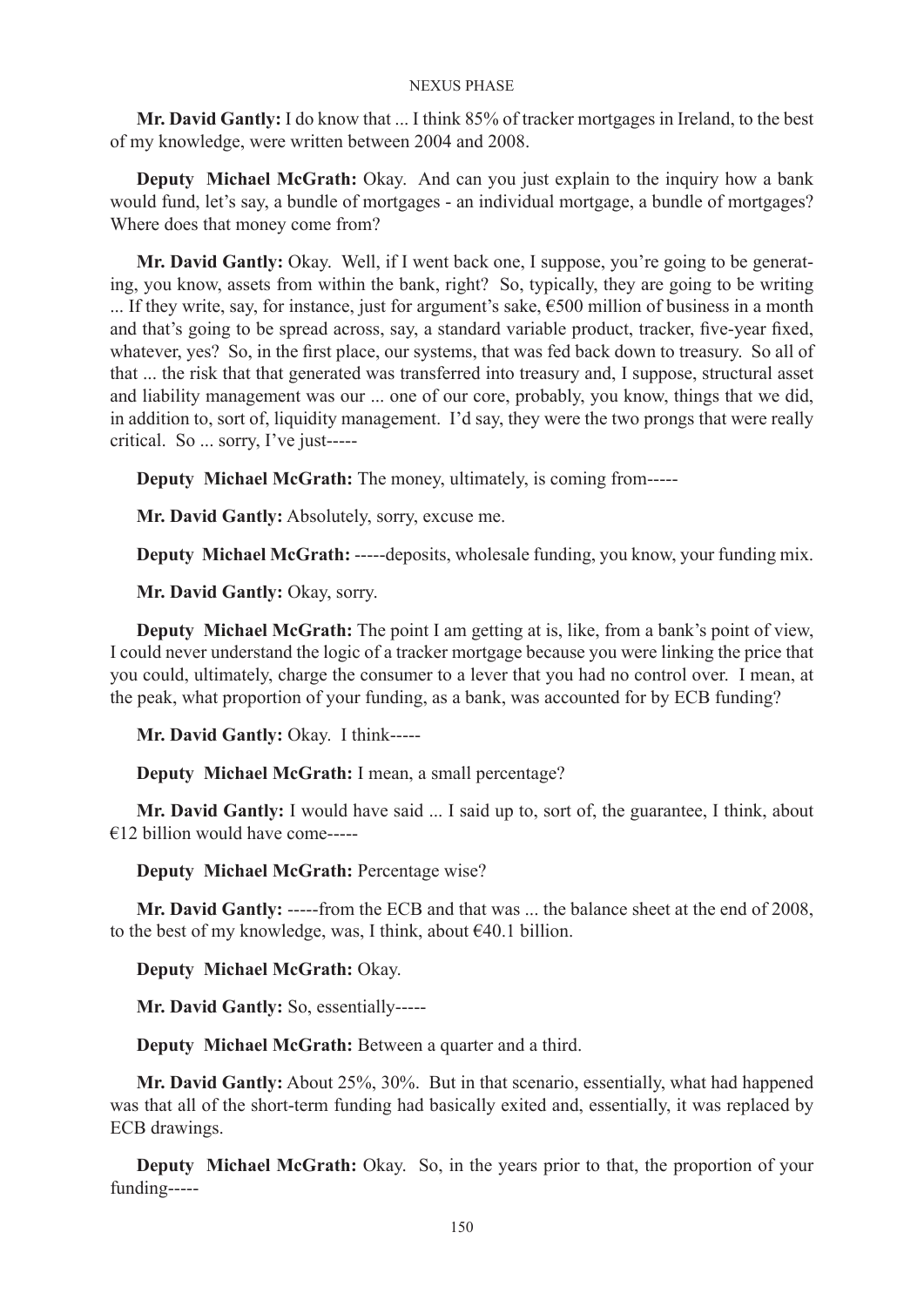**Mr. David Gantly:** I think the thirds that I mentioned-----

**Deputy Michael McGrath:** -----from the ECB would have been lower?

**Mr. David Gantly:** Entirely.

**Deputy Michael McGrath:** Dramatically lower.

**Mr. David Gantly:** It was there as a backstop. So I mentioned in the opening statement, I think, and in the written submission, that our funding strategy was centred around both the products and geographical spread in the one hand, but, equally, we spread the funding between ... like, three thirds, between long-term, customer deposits and short-term. So, if you like, then the crisis impacted, well, ultimately on them all, but the first place that it is going to hit you is going to be in your short-term debt.

**Deputy Michael McGrath:** You see, I could understand the logic of a tracker from a bank's point of view if the cost of funds from the ECB was the full measure of the bank's cost of funds but, of course, it wasn't; it was only a small proportion of your funding mix and yet you tied the price that you could ultimately charge the consumer to what was only a small proportion of your funding mix, which ... What was the logic?

**Mr. David Gantly:** Well, I think, the decision surrounding the introducing of trackers in terms of Irish Life and Permanent ... I suppose it was ... as has been shown before, it is a very competitive marketplace, other people are there so it's ... I think there was a reaction to some extent to competitive pressures. It was also, I suppose, the ... a very stated objective of the group to be the No. 1 provider of retail financial services so I think there was an element of cross-sale seen in this, to be fair, as well. I did say that in that ... in a normal conditions that you had this roughly five basis points basis risk and if ... so, if you're writing a track with 100 basis points you're saying, "Well, actually it's 95 but we can live with that." And, the pricing would have reflected that.

If you looked at it in absolute terms, and in a crisis scenario where spreads, you know, just got blown out, I think, beyond where anybody thought they were going-----

**Deputy Michael McGrath:** Yes, outside linking. Linking your price to the consumer was a small element of your funding mix.

**Mr. David Gantly:** It was ... it's inherently dangerous. The optionality in the product was with the customer.

**Deputy Michael McGrath:** Sure.

**Mr. David Gantly:** And from a treasury perspective to hand away the options wouldn't be ... is never a good idea.

**Deputy Michael McGrath:** Okay. We'll move on. Can you comment on the reasons why Permanent TSB had an exposure to Icelandic banks of €92.4 million and what was the total amount written off on these exposures, if you know? And, that is referenced in the core booklets as well. Vol. 1, page 79, there's a letter which I'm sure you've read from Peter Fitzpatrick to Mary Burke in October '08. What's the background to that issue, that exposure?

**Mr. David Gantly:** Well, as I said in the opening comments, we would have held a liquidity portfolio which was typically of very very high quality, didn't go below, sort of, single A. The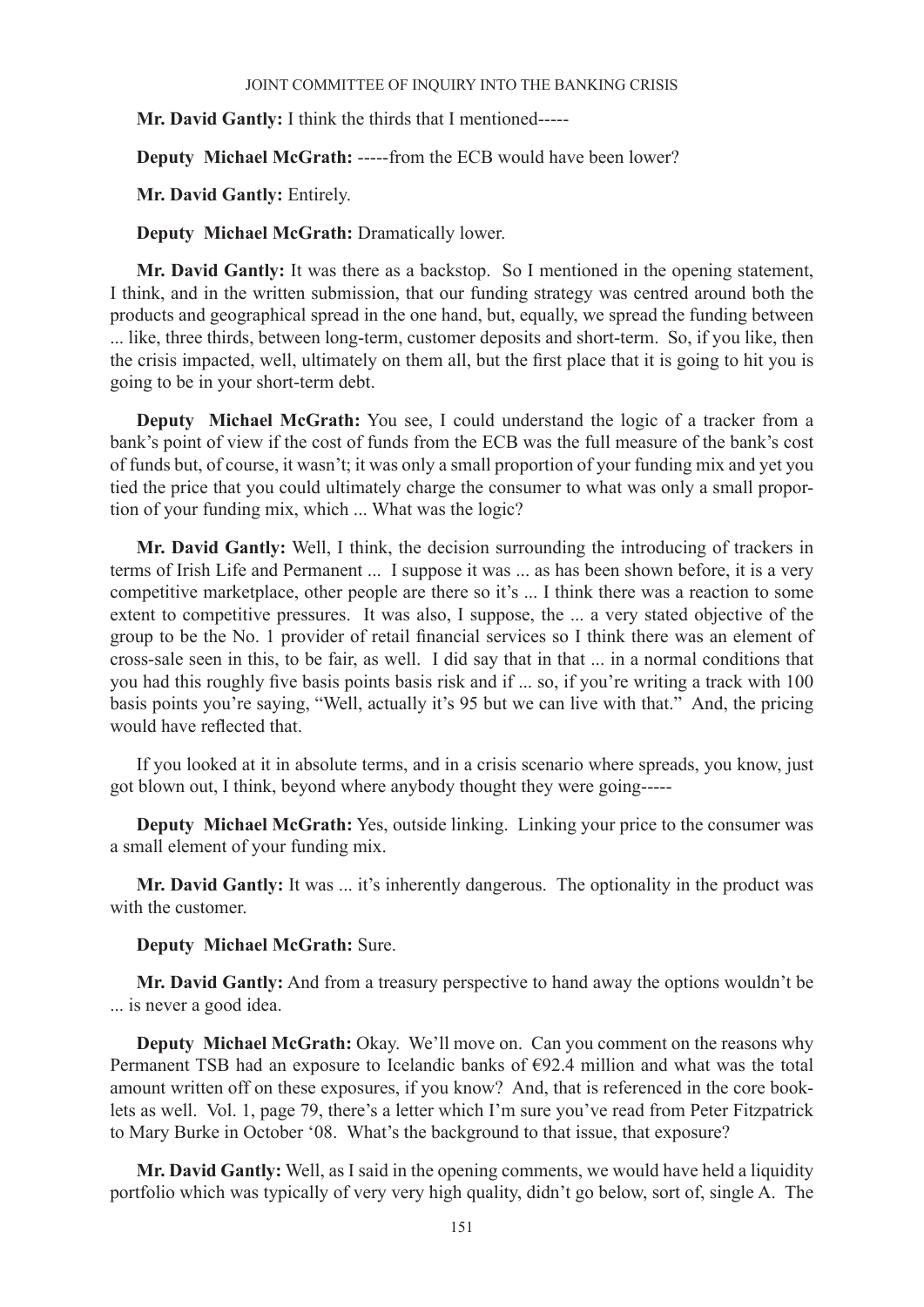bulk of it was triple A rated. It was sovereigns. But, as part of that portfolio we did have an exposure to Icelandic banks, I suppose, which back in 2006-2007 had been rated triple A. So that was ... I mean, the purchase of those was within the terms of the credit guidelines that we actually worked within treasury. And, essentially the crisis ... Iceland decided to default and, to the best of my knowledge, the full  $\epsilon$ 92 million was written off.

**Deputy Michael McGrath:** The full amount was lost, okay. In his statement to the committee Mr. Kevin Cardiff stated that ILP was set to run out of money by Thursday, 2 October 2008. You covered some of this earlier on. What was your assessment of your bank's liquidity and solvency position on the days leading up to the night of the guarantee and the night of the guarantee itself and, indeed, the subsequent days?

**Mr. David Gantly:** Okay. Well these, Senator ... the liquidity issue was certainly getting more critical. My take was that our regulatory requirement was absolutely satisfied up until the guarantee. I'm not ... I don't know the full details behind, you know, what document he's referring to. Clearly, we would have had ... we would have been sending liquidity reports. They would have gone to the regulator, would show your inflows and outflows and your net position and there are going to be days where you've got bigger exposures than not. So, I'm ... I'd really need to see the document to comment there.

**Deputy Michael McGrath:** Okay, but did you need the guarantee?

**Mr. David Gantly:** I'm sorry.

**Deputy Michael McGrath:** Did the bank need the guarantee?

**Mr. David Gantly:** Well, at the time, I'm pretty sure that we had ... I mentioned earlier that we had collateralised ... created the internal securitisations as a backstop.

# **Deputy Michael McGrath:** Yes.

**Mr. David Gantly:** And, we had a pool of  $\epsilon$ 20 billion coming from that which was available to us. And, to the best of my knowledge, at the time we had ... our drawings were somewhere in the region of  $\epsilon$ 8 billion. So, I would've thought we had absolutely available collateral to ... available emergency collateral. I mean that might be the difference.

# **Deputy Michael McGrath:** Yes. Okay.

**Mr. David Gantly:** With regard to solvency, I mean, the bank had 9.2% capital ratio at the end of 2008. Again, as I said, we were part of the wider group. The solvency ratio in the life company was 1.6% and I think that effectively meant there was a bit of ... a surplus of about  $€700$  million or  $€800$  million capital within the life company. So, you know, solvency was ... I never saw as an issue.

**Deputy Michael McGrath:** Okay. I'll come back to the solvency issue but just sticking with liquidity for a moment, as far as you were concerned as group treasurer there was adequate liquidity on hand for the bank in the immediate days leading up to the end of September.

**Mr. David Gantly:** Yes, but as I said ... post ... I mean, this is a problem-----

**Deputy Michael McGrath:** This is post-Lehman's now.

**Mr. David Gantly:** -----that's been happening since '07 and it's getting worse.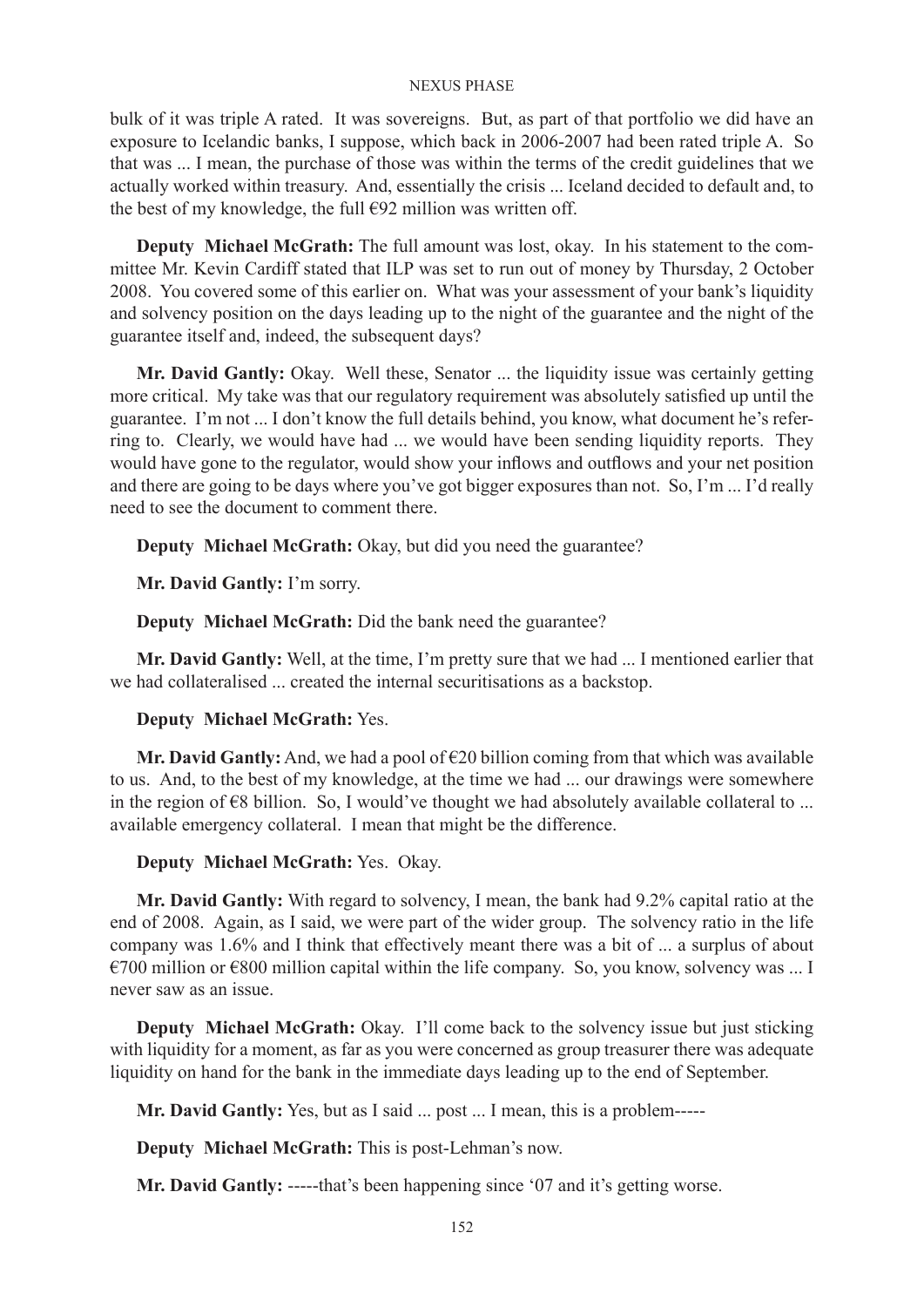# **Deputy Michael McGrath:** So, short-term funding has stopped.

**Mr. David Gantly:** Short term is drying but, equally, longer-term funding is getting harder. Don't forget all the longer-term funding that you would normally access that's starting to bite-in clearly as you move along the time axis.

**Deputy Michael McGrath:** And had you debts maturing in the weeks ... the days and weeks-----

**Mr. David Gantly:** Absolutely. So, we would've had a long-term debt profile somewhere out the region of probably about ten years, typically, and we purposely set it up like that because one of ... obviously every year when you sit down with the funding you're looking at your new lending growth and you're looking at the refinancing of maturing debt. So, we looked to stagger the refinancing risk to try and mitigate that. But, as I said, as we moved into, sort of, late '08, you know, all of the markets were just ... were just ceasing so the problems were getting worse. So I'm not saying that there wasn't potentially ... looking into it post-Lehman you're looking down saying "Well if this doesn't stick well it's going to cause problems", absolutely.

**Deputy Michael McGrath:** Okay. And while PTSB was covered by the guarantee and you weren't in any way involved in the final discussions, as you know, AIB and Bank of Ireland went to Government Buildings on the night in question. So, did the bank have any input in the days leading up to it about the possibility of a guarantee and whether it would wish to be included? It might have been at a more senior level to you possibly but-----

**Mr. David Gantly:** I don't ... yes, I'm aware that, you know, that the CEO and chairperson were at meetings in Government Buildings. Frankly, if that's after the event I'm not ... I can't honestly say. We had no input into the guarantee would have been absolutely my take. I mean, I-----

**Deputy Michael McGrath:** And you personally wouldn't have been aware in the 24-48 hours leading up to the decision-----

**Mr. David Gantly:** That that was in the offing?

**Deputy Michael McGrath:** -----that something was about to be done.

**Mr. David Gantly:** No.

**Deputy Michael McGrath:** No.

**Mr. David Gantly:** I got a phone call, I think, on the Tuesday morning from the CEO at about 4 o'clock saying that a blanket guarantee had been put in place.

**Deputy Michael McGrath:** What was your reaction?

**Mr. David Gantly:** I was surprised but not shocked I suppose would be the honest way to put it.

**Deputy Michael McGrath:** Did you feel it was the right decision----

**Mr. David Gantly:** I think that's a-----

**Deputy Michael McGrath:** -----then?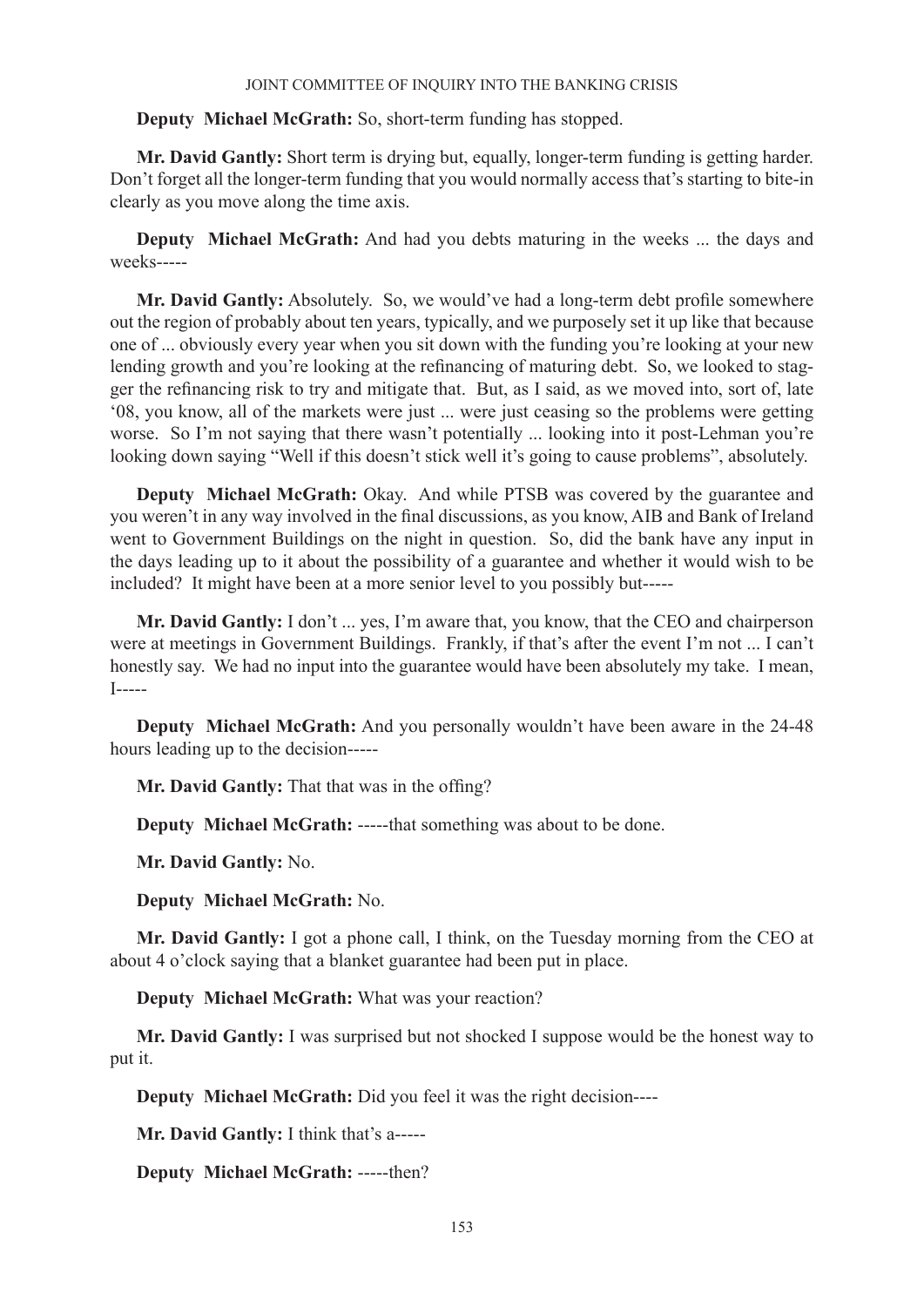**Mr. David Gantly:** I suppose the ... my immediate reaction to it was ... the question that was put me, "Well what's this going to mean?" So, I mean ... and essentially what it meant was that, you know, we had gone from being a weak single A creditor you know to having triple A status, that funds were going flow in and ... which is exactly what happened. So that was my immediate reaction.

In terms of ... you know, I'm aware that there was a lot of discussion, there was a lot of advisers around before it. I was always a little bit surprised after the event that it seemed to ... that decisions appeared to have had to be made in a rush, but, frankly, I don't ... I hadn't access to it. I don't know enough about it. That's more of an opinion, I guess.

**Deputy Michael McGrath:** And what was the immediate impact of it on your operations and on the funding and liquidity side of the bank?

**Mr. David Gantly:** Where we had started to see an issue with the non-rollover of, in particular, funds from the UK and Europe I suppose there was probably a day or two of ... things stabilised straight away and there was a day or two of people looking for full clarification as to what it meant. Some investors were quite happy to lend but, absolutely, there was a massive flow of funds. Going back too to the increase in the  $\epsilon$ 100,000 on the-----

# **Deputy Michael McGrath:** Yes.

**Mr. David Gantly:** That was specifically on the retail side.

### **Deputy Michael McGrath:** Yes.

**Mr. David Gantly:** But ... I mean, I was certainly ... the message was put to me like that ... and, as I understand it, it came from the regulator was, look, to put it out there that ... to, you know, corporate investors, that there is an implicit, sort of, guarantee here behind the Irish banks and I think that that was also clear.

**Deputy Michael McGrath:** And, on the broadly blanket nature of the guarantee, did you believe that it was too broad? Had you any views at the time and what is your current view of the appropriateness of the bank guarantee?

**Mr. David Gantly:** I guess ... the real cliff that I was looking at was in terms of liquidity so, therefore, my reaction at the time was, it's going to .... it sorts that problem. You know, I hadn't, I suppose considered it ... I don't think anybody ... I don't ... I think few had ... was to look at what the scale of the blanket guarantee meant in terms of its absolute size relative to Irish GDP. So, in terms of, you know ... equity bore the full cost. You know, subordinated debt that counted as capital for me I would have thought that that should have suffered the same fate.

**Deputy Michael McGrath:** Okay. The State ultimately ended up injecting €4 billion into Irish Life and Permanent:  $\epsilon$ 1.3 billion was recouped with the sale of Irish Life and a further €500 million or so in the recent restructuring. The net cost is still north of  $€2$  billion, as I understand it.

# **Mr. David Gantly:** Yes.

**Deputy Michael McGrath:** Given that Permanent TSB didn't go into the whole area of speculative property lending, land banks and development finance, how did it end up costing  $\epsilon$ 4 billion? Was it the collapse in property prices? Can you explain, from your point of view, and I know you were gone in early 2009-----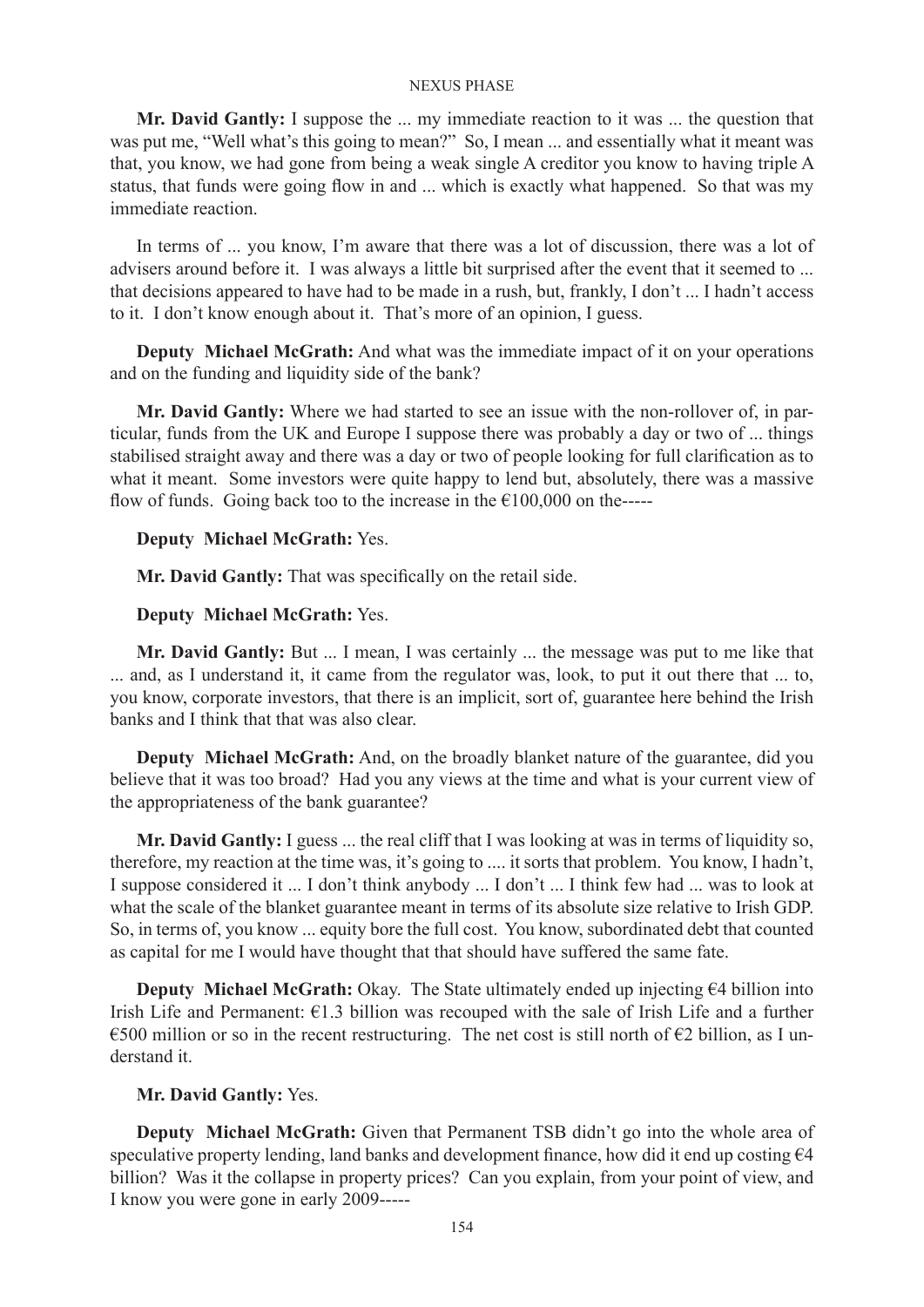# **Mr. David Gantly:** February '09, yes.

**Deputy Michael McGrath:** Property prices fell dramatically in '09 and '10 but, from where you were sitting, on your departure did you foresee that the cost could be so great of rescuing Irish Life and Permanent?

**Mr. David Gantly:** I'd say absolutely not, Deputy, no. But I didn't sit down and ... and either, you know, to, sort of, deeply analyse it either, I'd have to say.

**Deputy Michael McGrath:** But where could the losses have come from? Can you just rationalise it? You know-----

**Mr. David Gantly:** Well, some ... okay, again, I was gone in February '09 but, I mean, clearly, as part of the whole PCAR, sort of, process, like, banks' capital requirements were increased substantially-----

# **Deputy Michael McGrath:** Yes.

**Mr. David Gantly:** -----so they were going to need more capital so ... than hitherto. So that was ... they were ... in the marketplace, as it was then, that capital was only coming really from one place. I honestly don't have insight into the breakdown and analysis of the mortgage portfolio, to answer your question.

**Deputy Michael McGrath:** So it would have been driven by loan impairments, additional provisioning-----

**Mr. David Gantly:** Sorry, that's-----

**Deputy Michael McGrath:** -----stress testing-----

**Mr. David Gantly:** Sorry, that's where it would have come from, yes. I beg your pardon, yes, that would be absolutely my take, but I don't know the mechanics of that.

**Deputy Michael McGrath:** Sure. And you said that 85% of the ... was it the group assets-----

**Mr. David Gantly:** No.

**Deputy Michael McGrath:** -----were accounted for by residential mortgages?

**Mr. David Gantly:** Yes.

**Deputy Michael McGrath:** What were the other 15%, broadly-----

**Mr. David Gantly:** Well, you'd the car finance-----

**Deputy Michael McGrath: -----of the asset base?** 

**Mr. David Gantly:** You had car finance division-----

**Deputy Michael McGrath:** Okay.

**Mr. David Gantly:** -----and then there was the joint venture with Springboard, with Merrill's. That would have been the bulk of it.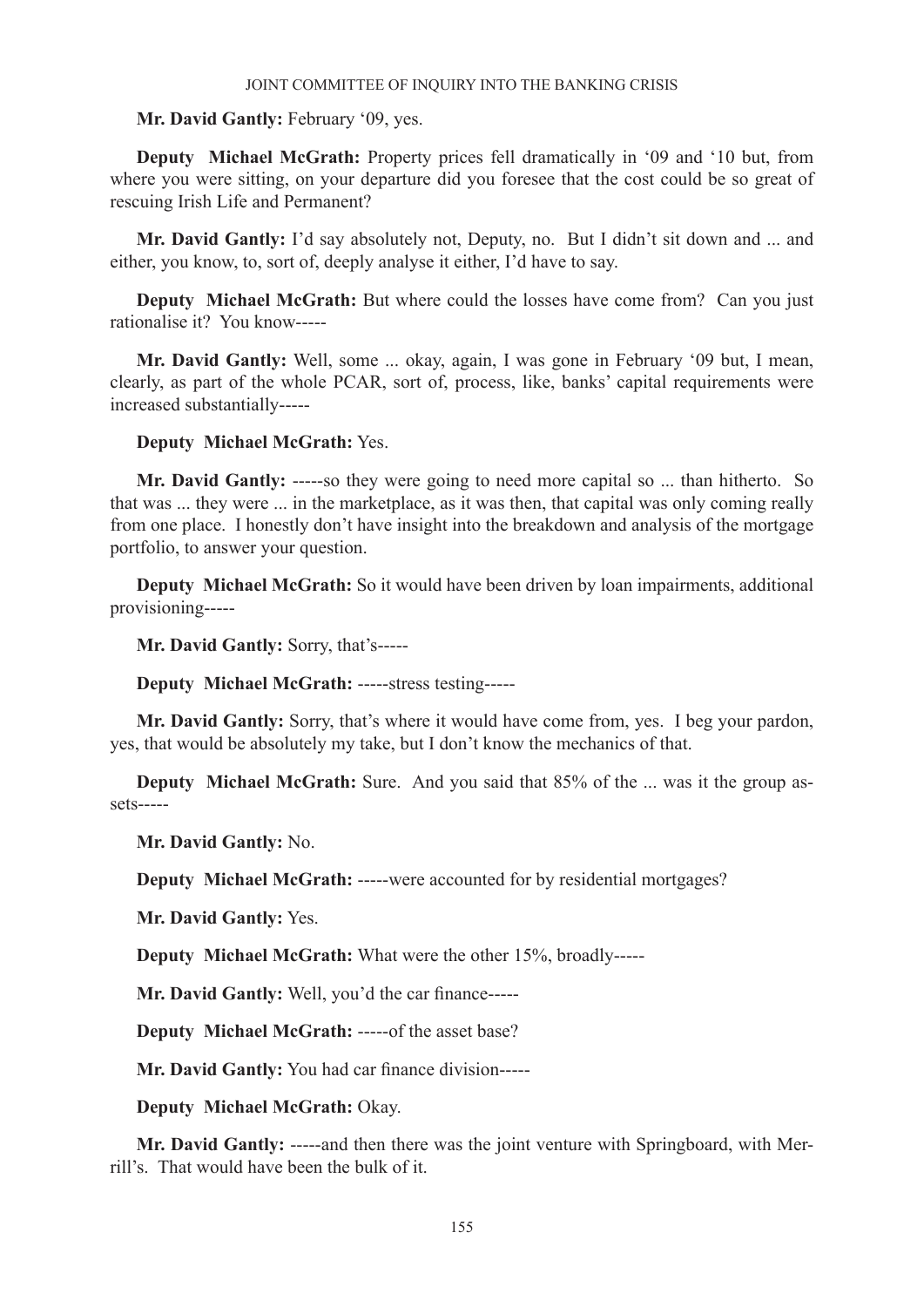**Deputy Michael McGrath:** Okay. Can you just explain how the loan-to-deposit ratio reached a mouth-watering 275%? And, in the context of the fact that the funding mix ... if you look at the graph on Vol. 1, page 121, which looks at '06, '07, late '07, March '08, and the composition of the funding mix remains broadly stable, with long-term debt being, you know, 20-odd per cent; securitisation, 7%, 8%, 9%; deposits, 34%-32%; and then short-term funding. Was it just the explosion in credit, that while the composition of your funding remained broadly stable, your loan-to-deposit ratio was going through the roof-----

**Mr. David Gantly:** Yes, absolutely.

**Deputy Michael McGrath:** -----because the lending was-----

**Mr. David Gantly:** Yes, absolutely. I mean, the strategy didn't change. I mean, the strategy that we had in 2000 was ... was ... as I said earlier, was that we would fund a third long-term, a third through customer deposits and a third short-term. So, that broadly stayed the same-----

# **Deputy Michael McGrath:** Yes.

**Mr. David Gantly:** -----but obviously the quantum, as you rightly say, as you've described, it just ... it increased, yes.

**Deputy Michael McGrath:** Why was it so out of step with the other financial institutions in terms of the loan-to-deposit ratio? It was way out on its own.

**Mr. David Gantly:** I think some of the emphasis, maybe, on the ... at a group level was actually ... there was probably ... there could have been some cannibalisation of, sort of, retail deposits that went into life product. It's possibly part of it.

**Deputy Michael McGrath:** Would that have been a significant factor?

**Mr. David Gantly:** I couldn't put a number on that. But I suppose, the point ... when you say "mouth-watering", I mean, we were always very upfront about where the ratio was, and I just ... I make the point in my opening statement that, like, ultimately, you know, there are Irish banks with much lower loan-to-deposit ratios, as there were-----

# **Deputy Michael McGrath:** Yes.

**Mr. David Gantly:** -----global banks who had much lower loan-to-deposit ratios. And the reality of the situation is, you know, I'm pretty confident that they ended up in ... with bigger issues sooner than we did.

# **Deputy Michael McGrath:** Sure.

**Mr. David Gantly:** And I think, maybe to that point as well, that if you look at the ... the NFSR, the net stable funding ratio, which is one of the proposals that the regulators, kind of, are introducing, it's really aimed at ... at addressing that. So I don't think ... I don't think a, you know, low loan-to-deposit ratio in itself is such a-----

**Deputy Michael McGrath:** Sure, it's just one measure but, in nominal terms, were the level of deposits broadly stable or were deposits rising over the period in question ... let's say, those key years '06- '07?

**Mr. David Gantly:** Well, I mean, the-----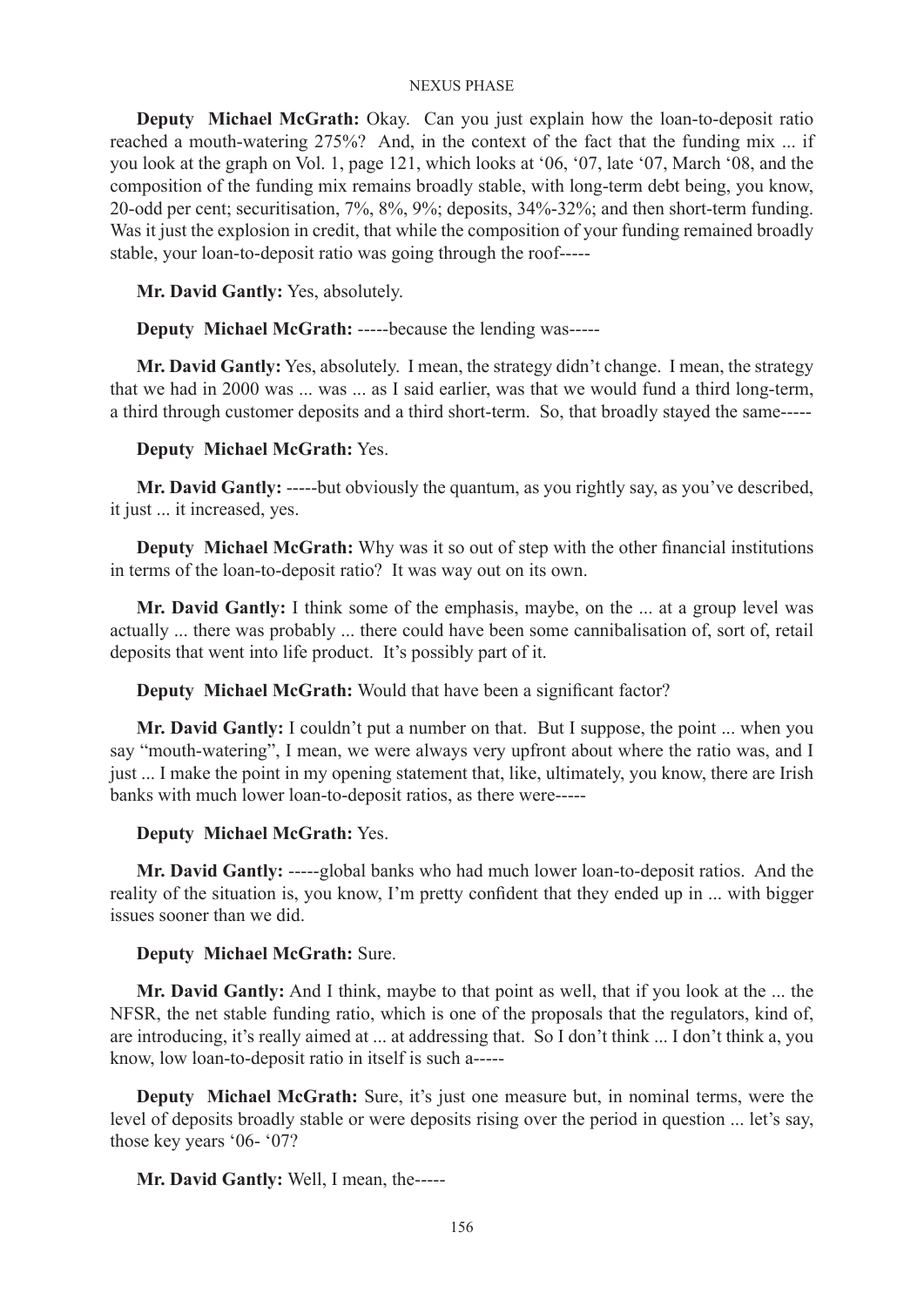**Deputy Michael McGrath:** As I said, you have two elements to that measure - you've loans and you've deposits. Were the deposits ... in nominal terms, what was the pattern?

**Mr. David Gantly:** It was ... sorry, that ratio was widening, yes.

**Deputy Michael McGrath:** I know that.

**Mr. David Gantly:** So the loans were growing at a faster rate than the ... than the retail deposits.

**Deputy Michael McGrath:** Costs were growing but----

**Mr. David Gantly:** Absolutely. But not at the same pace, yes. And, if you like ... so going back pre the crisis, well, I mean, securitisation - and we were, kind of, as I said, a unique balance sheet in that regard - was, you know, it was suddenly a very deep market and did we over-rely on that? With the benefit of hindsight, possibly.

**Deputy Michael McGrath:** What was the main mistake that was made? Was it the overreliance on wholesale funding?

**Mr. David Gantly:** I ... faced with the challenges that we came across, the answer is, I suppose, is yes. Yes. But-----

**Deputy Michael McGrath:** Where would you rank that then with ... alongside, say, credit decisions and the quality of lending?

**Mr. David Gantly:** Well, I suppose ... yes, okay-----

**Deputy Michael McGrath:** I know it was the confluence of a number of factors that-----

**Mr. David Gantly:** Sure.

**Deputy Michael McGrath:** -----crystallised the whole thing in the end but, in terms of the decisions that were made by ILP, the factors that were within your control, how would you rank-----

**Mr. David Gantly:** I think a bank-----

**Deputy Michael McGrath:** -----the mistakes that were made?

**Mr. David Gantly:** I think a bank can survive a liquidity crisis, but not a solvency crisis. So I think ... so if the solvency remains intact, I think you could come through the crisis. I mean, it's ... securitisation today is back on the market. I mean, what happened is that, you know, things were so bad that, you know, the baby gets thrown out with the bath water really, essentially. So, as I said, I think the bigger issue is clearly your solvency.

**Deputy Michael McGrath:** Thank you.

**Chairman:** Thank you very much, Deputy. Deputy Doherty.

**Deputy Pearse Doherty:** Go raibh maith agat. Fáilte roimh tUasal Gantly. Can I ask you, and it was mentioned in relation to the e-mail to IFSRA on 22 November, it's on page 11-----

**Mr. David Gantly:** Of Vol. 1 or 2? Sorry, Deputy.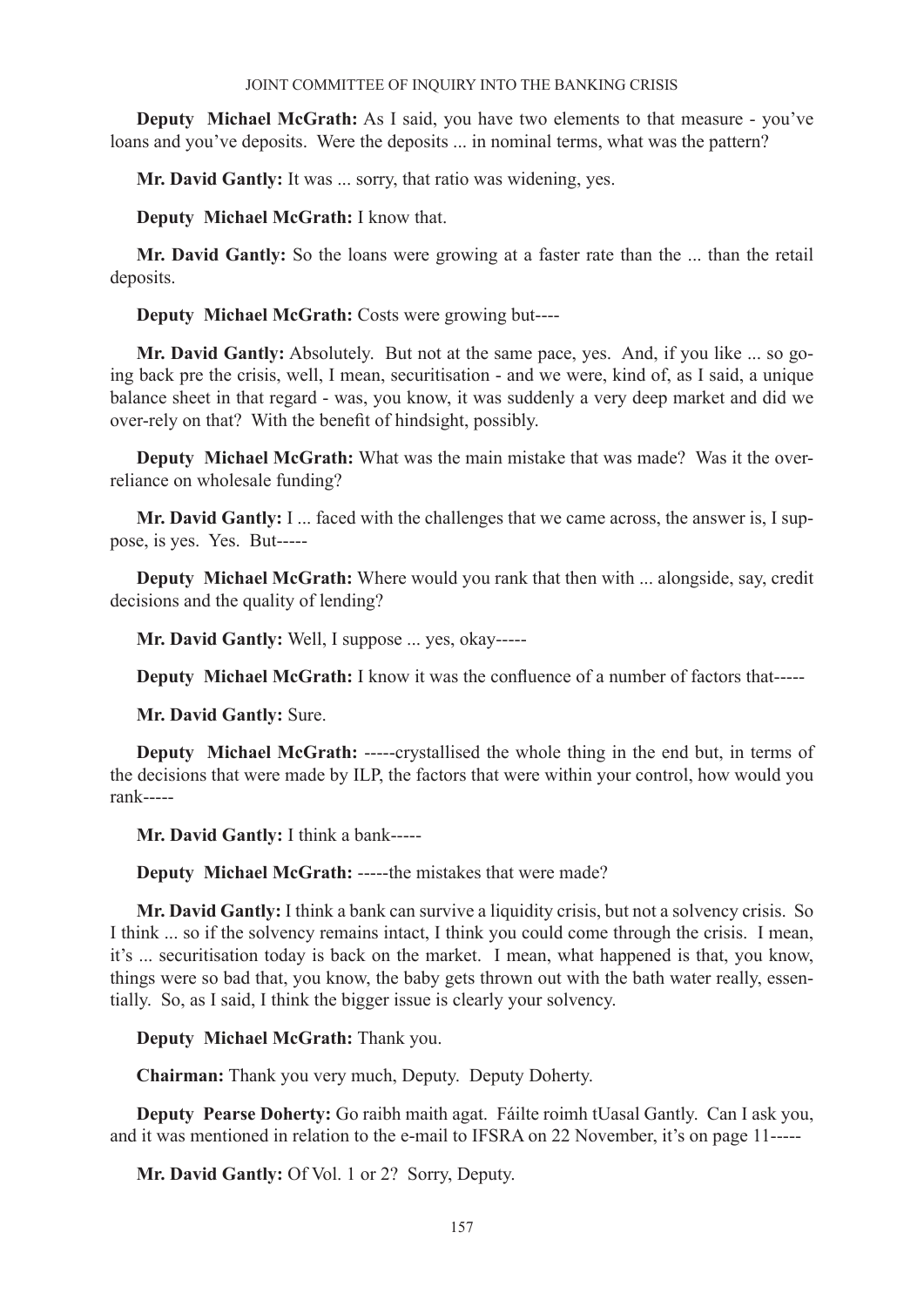**Deputy Pearse Doherty:** Yes, it's Vol. 2. On 22 November, Peter Fitzpatrick stated, "To quote Schroders in the UK, who met with [Bank of Ireland] yesterday, the CEO said that "in quarter one the issue for all Irish banks was one of survival"." Can you expand on this comment that's made in this e-mail, that as early as to November 2007 they're suggesting that the Irish banks' survival is the key issue for the next three months? It's in the second paragraph.

**Mr. David Gantly:** Yes, I've got the ... yes, yes. Clearly, the liquidity issue had raised its head. I mean ... I think, Deputy, really, I can't answer for Mr. Fitzpatrick's words. I-----

**Deputy Pearse Doherty:** Do you share the view that, at that point, there was an issue in terms of the Irish banks' survival?

**Mr. David Gantly:** No.

**Deputy Pearse Doherty:** That it was that serious or it was getting that serious?

**Mr. David Gantly:** No, I wouldn't have perceived that it was survival, absolutely not. I mean if I ... if I refer back to the document that I presented to the risk committee, I said that capital was going to be scarce, I said that the use of ECB benchmark for product was an issue, that credit spreads were going to widen. They were the sort of issues that were in my mind. But survival? No, no.

**Deputy Pearse Doherty:** The e-mail also talks about the fall in stock prices and at the end there, the second last paragraph, the two lines, says, "Another reason for the stock prices going off is another round of margin calls in the remaining [contract for difference] market. I am told that this is all done and dusted now and that a good number of previously wealthy folk have lost their shirts in [contract for differences]." Was this a view that was well established or is this a view that you held yourself? I know this isn't your e-mail but is this something that was known at this time ... in November, that previous wealthy folk had lost their shirts in contract for differences?

**Mr. David Gantly:** No, I wouldn't recognise that. I mean, I would have been aware that there was a certain ... certainly an issue within banks, I'd say, that hedge funds were shortselling stock and people saw that as being ... I took more of a market view on it, that it was ... if ... it was a just a ... it was a function of markets and they were either ... they were right or they were wrong.

**Deputy Pearse Doherty:** We've heard about this short-selling and, you know, and it's in this e-mail as well. And we had the Government instigating ... or in ... the Central Bank instigating an inquiry in relation to Anglo. But isn't it not the case that the actual short-selling of stocks and the banks that they were short-selling - if they were short-selling - if they were spreading the rumours then to benefit from it, that they all went bust? Maybe there was ... was there ... could there have not been a grain of truth in the fact that they looked at the numbers of the banks, seen what was coming down the road and were saying, "This isn't good, folks", you know?

Mr. David Gantly: But, as I said ... I didn't ... I philosophically wouldn't have had a problem with the concept of hedge funds short-selling stocks, which, I think, a lot of bankers seemed to have. So I wouldn't have shared that and they absolutely ... I would agree with you, Deputy, their analysis-----

**Deputy Pearse Doherty:** Short-selling is a normal practice, although it was banned, but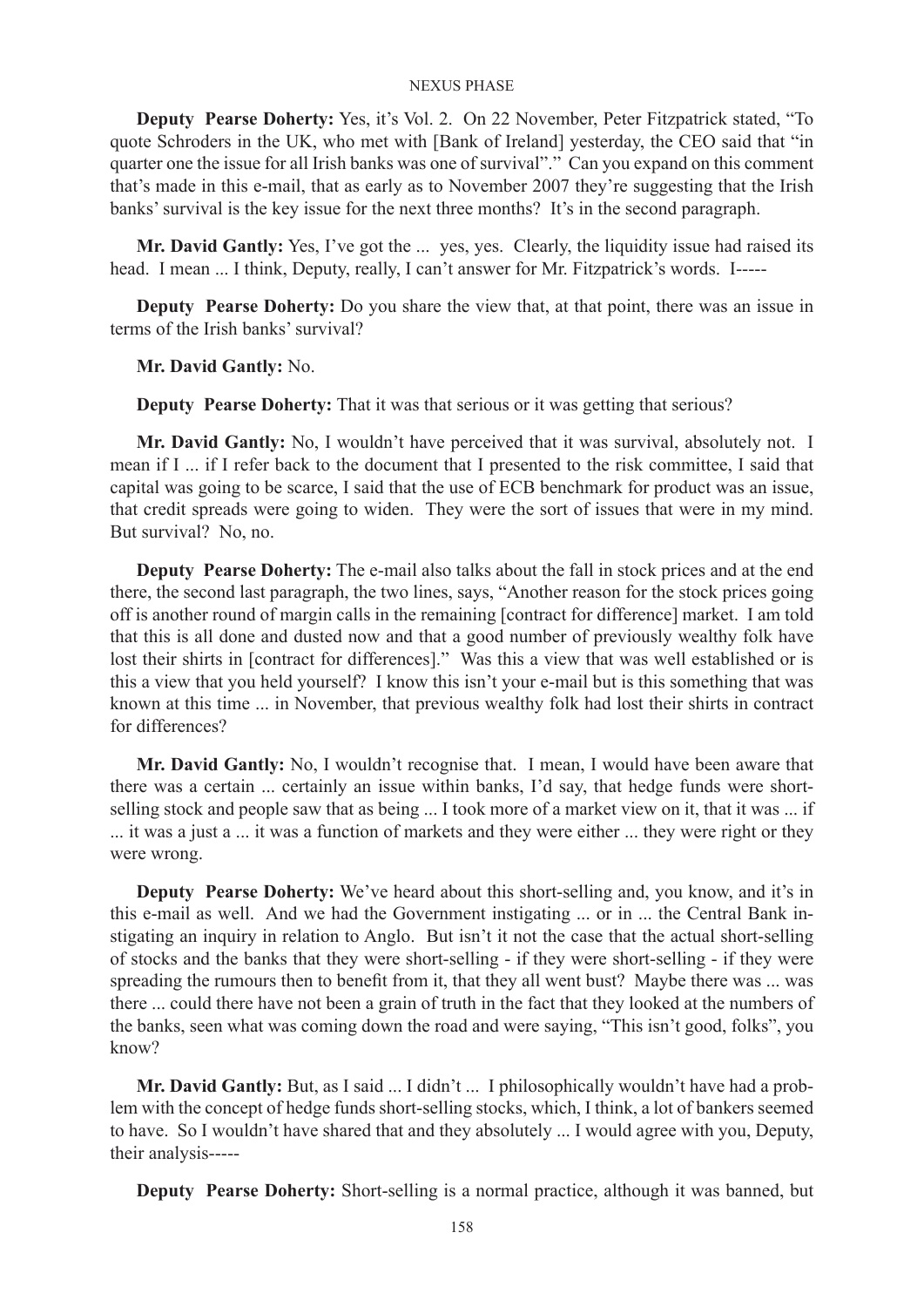it was a normal practice and a legitimate practice. The issue here, and it is referred in the email, is that people would have been involved in short-selling and would spread what would be viewed by some as malicious rumours in relation to events.

**Mr. David Gantly:** Okay. I wasn't talking ... I was talking about them taking ... if somebody takes a view on the market-----

**Deputy Pearse Doherty:** Short, yes.

**Mr. David Gantly:** -----and they have done their analysis and they see problems emerging and I think they were quicker and maybe that's because they were distant and, ultimately, they were right. I mean, I agree with you, yes.

**Deputy Pearse Doherty:** Okay. In terms of the pre-crash period, when did you begin to notice that something was up with the capital markets?

**Mr. David Gantly:** The capital markets, you mean in funding, the whole shebang?

**Deputy Pearse Doherty:** Yes.

**Mr. David Gantly:** I would say mid ... I, kind of, put mid-2007 as being when I was starting to really get kind of jittery about what was going on.

**Deputy Pearse Doherty:** And what was the perception of Irish financial institutions during that period, 2007 going up to 2008? What were they saying to you? Like, you were on the end of the phone to them, you were meeting with them, they were telling you what they thought of the banks, what they thought of your bank.

**Mr. David Gantly:** Speaking to whom, sorry?

**Deputy Pearse Doherty:** Well, the markets, the funds.

**Mr. David Gantly:** Yes, I would have spoken to people in other treasuries, obviously, and I think they would have shared - we would have shared the same concerns that this is behaving in a way we've never seen before, what's going to happen next, which was a pretty disconcerting place to be.

**Deputy Pearse Doherty:** But the lenders to your institution, what were they saying? What was the perception of the markets in relation to Irish financial institutions?

**Mr. David Gantly:** The perception of the Irish, of the Irish-----

**Deputy Pearse Doherty:** Of the Irish banks.

**Mr. David Gantly:** I'm sorry, I'm not quite sure, I'm not with you.

**Deputy Pearse Doherty:** The question is, what was the market perception at that time? So, you say that about mid-2007, you felt that something was up with the markets, obviously.

**Mr. David Gantly:** Yes.

**Deputy Pearse Doherty:** What was the perception? What were people saying? What were traders saying to you, people that would normally lend to banks?

**Mr. David Gantly:** Sorry, I beg your pardon, just that the normal functioning of markets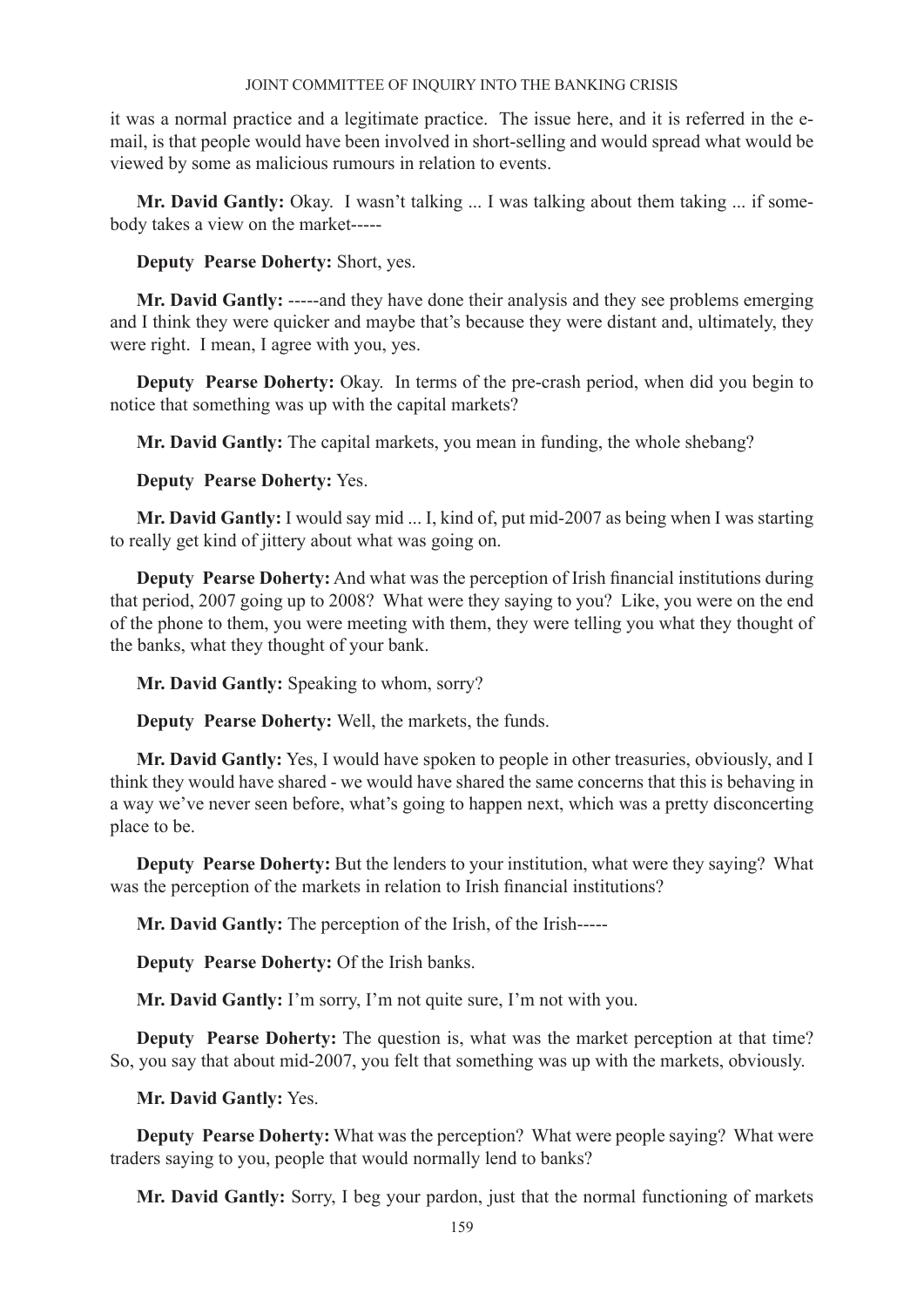that we'd experienced for the last 25, 30 years was broken, was fundamentally changing. And I suppose the concern was is this - there are issues - is this temporary or is this going to be the new ... is this the new reality?

**Deputy Pearse Doherty:** From your day-to-day dealings with the capital markets, was there any distinction being made between various financial institutions or various Irish financial institutions or were they all being treated as a block?

**Mr. David Gantly:** Well, again, I mean, I can only tell you what my perception would have been of that. I don't know how external investors were viewing it but I ... but it would be my strong, sort of, suspicion that some banks were seen as being stronger than others, for sure.

**Deputy Pearse Doherty:** Okay. In the deals that you were making, you were carrying out, was there no conversations in relation to how they perceived your bank via Anglo, via Bank of Ireland, via AIB? You know, was there none of that conversation going on?

**Mr. David Gantly:** Well, I mean the actual ... no, I wouldn't have actually said so, no, no. I mean I can't remember specifically that, you know, having conversations with people. I really can't say, can't answer that.

**Deputy Pearse Doherty:** One of the things, one of the issues we have come across in the banking inquiry is this quote about "No Dublin trades", with a suggestion basically that Ireland was being locked out of the capital markets, that this was a direction that was given. Did you ever come across any evidence of a blanket block on deals with Irish banks? Did you ever hear any sense of that "No Dublin trades" in the days running up the guarantee?

**Mr. David Gantly:** A blanket block from international investors?

### **Deputy Pearse Doherty:** Yes.

**Mr. David Gantly:** No, but I mean, obviously, if you went back to ... I can't remember when the famous PIGS acronym was generated. You know, Ireland was ... I have no doubt that Ireland, in some investors' eyes, was in that pool and, therefore, was not being viewed in, you know, in a great light.

**Deputy Pearse Doherty:** Okay. So you have, kind of, no specifics of any conversations whatsoever. Like, you know, I'm looking ... I'll go back to the e-mail that we were referring to there. Again, on page 11 - and we have this as documentary evidence - where it talks about, "One of our Canadian Holders said that she has been informed out of London that we [ILP] in Irish Life and Permanent are the next Northern Rock." That's just a snippet that we got in an e-mail of kind of conversations that go on in relation to the perceptions of the bank and so on and so forth. And this e-mail is actually very much about Bank of Ireland as well, even though it is coming from ... So, like, you weren't privy to any kind of conversations in relation to the perception of investors to the bank, whether they were looking at the Irish banks all as one or whether they thought maybe Irish Life and Permanent wasn't as ... in a worse state than other banks.

**Mr. David Gantly:** Well, I didn't speak ... in the first place, there were people who were more active in that, sort of, area and this document actually refers to our hedge funds, right.

## **Deputy Pearse Doherty:** Yes.

**Mr. David Gantly:** So I didn't speak with hedge funds.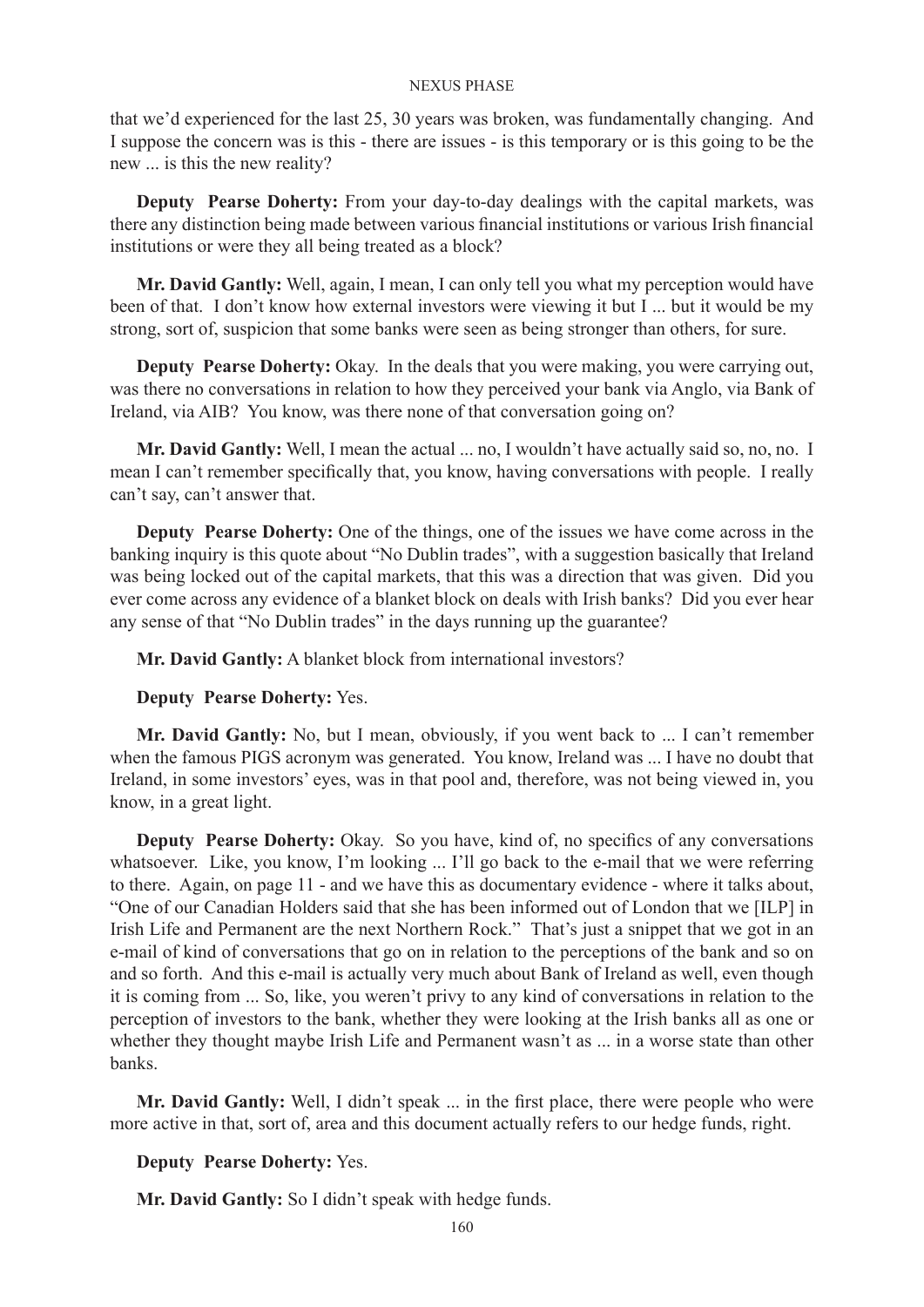# **Deputy Pearse Doherty:** Right.

**Mr. David Gantly:** So, that's part of the answer.

**Deputy Pearse Doherty:** Okay, but you're not aware of it. Obviously, you spoke to people who were speaking to hedge funds.

**Mr. David Gantly:** Honestly, I mean, as I said, the best way I can probably answer the question, Deputy, is to say that if people were seeing us ... there was certainly a body of thought out there, and I certainly perceived that, you know, you had Portugal, Ireland, Greece and Spain were, you know, the ones that had the bigger problems. So, obviously, if you were being viewed in that division, you certainly weren't in the premiership so that-----

**Deputy Pearse Doherty:** Yes, but the key thing I'm trying to find from here, from your experience in treasury, is was Ireland Ireland? So that means every financial institution in Ireland or was there a different ... were people sophisticated enough to look and say, "Well, we actually think, hypothetically-speaking, that Anglo Irish Bank's model is one that we do not understand [to borrow a quote from the NTMA] so, therefore, we isolate them but in terms of AIB or Bank of Ireland we're more favourable to them." Or was it-----

## **Mr. David Gantly:** Sorry, I-----

**Deputy Pearse Doherty:** -----just, in your understanding, was it just Ireland was, kind of, a no-go area for some.

**Mr. David Gantly:** Okay, I don't think it was that Ireland was a no-go area. Specifically, I think that Anglo and Nationwide, people would have had more concerns. That, anecdotally, that's what I would have picked up. And then the flipside would have been that you would have had Bank of Ireland probably and AIB at the top of the tree, with ourselves somewhere in the middle.

**Deputy Pearse Doherty:** Mr. Gantly, we heard evidence that the main reason-----

**Chairman:** Time, Deputy.

**Deputy Pearse Doherty:** -----the main reason decided by rating agencies for downgrading Irish banks was because of the dominant business model shared by the main Irish banks, that is, commercial and residence property loans funded through large degrees through wholesale markets that were mired in a sustained credit crunch. Would you have come across this perception in your day-to-day dealings? Was this or was this not a general perception?

**Mr. David Gantly:** A general perception by the agencies?

**Deputy Pearse Doherty:** Yes, by people that you dealt with externally.

**Mr. David Gantly:** I think if ... I can recall - I think it was in 2007 - and the Moody's, in their report, cited the fact that our well-diversified funding model was actually, was seen as a positive.

**Deputy Pearse Doherty:** Okay. Finally, can I ask you in relation to bondholders and the debate that has been going on and we have discussed this in the inquiry as well in relation to the burning of bondholders, what was the view, to the best of your knowledge, or were you aware of the view of people in the market as to whether, for example, subordinated bondholders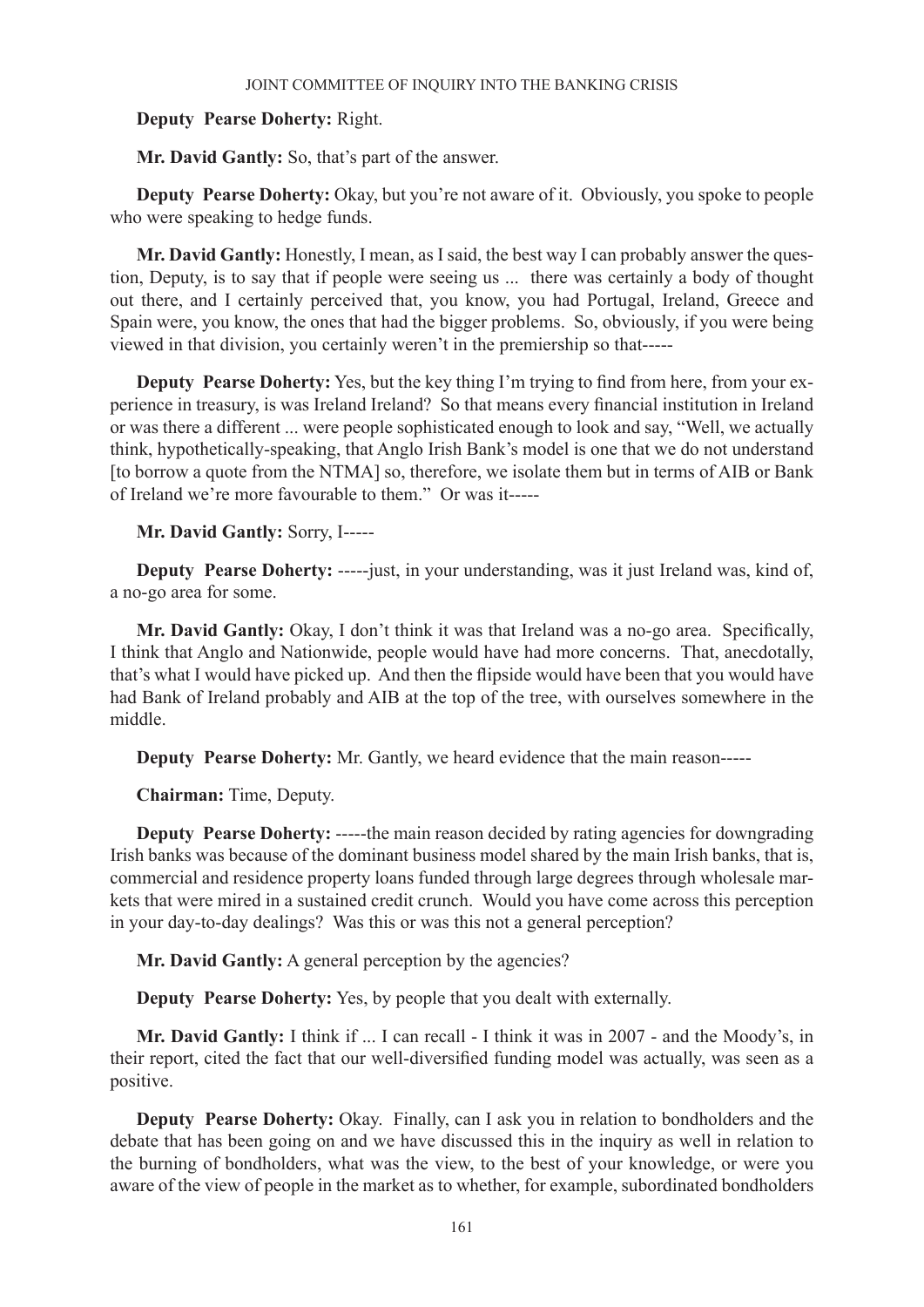should have been burned or whether senior bondholders should have burned that bought their bonds that were sold in the secondary market? Was there a perception out there that this would happen?

**Mr. David Gantly:** I'd say ... my own view, and I think it would, and it certainly would have been shared, I think, by quite a few market participants that I would know, was that, as I said, equity bore the full cost. So, you know, accordingly, that subordinated debt, which counted as capital, should have been fully hit. I think straying into the senior side of it, I'm actually not sure.

**Deputy Pearse Doherty:** You are not sure on what?

**Mr. David Gantly:** As to whether it should or shouldn't have been.

**Deputy Pearse Doherty:** Yes.

**Mr. David Gantly:** All I do know is that clearly the Government on the night had a big decision to make. They were clearly under a lot of pressures and I mean I don't ... to offer you a view as to what should or shouldn't have been, I would have had to see the whole picture.

**Deputy Pearse Doherty:** I think we can all agree with that.

**Chairman:** Deputy.

**Deputy Pearse Doherty:** Just to make the question a bit clearer, sorry, it's not about what should have happened on the night of the guarantee.

**Mr. David Gantly:** Okay.

**Deputy Pearse Doherty:** The NTMA had prepared a document - it would have been after your departure - but prepared a document in relation to the burning of subordinated and senior unguaranteed bondholders at the time when we went into the troika bailout. The question I was asking you, because this debate was still ongoing in a public way, was there ever a concern or expectation raised by those in the markets, people that you would have spoken to, that this may happen, not that they may have supported it but that it may happen? Was there a view that this was a risk for them or-----

**Mr. David Gantly:** It's not a conversation, frankly, I would have had.

**Deputy Pearse Doherty:** Okay, thank you.

**Chairman:** Thank you, Deputy Doherty.

**Mr. David Gantly:** Thank you.

**Chairman:** Mr. Gantly, by means of wrapping up this evening if maybe-----

**Deputy Kieran O'Donnell:** Chairman, can I ask a short question?

**Chairman:** Yes, if the Deputy can be brief.

**Deputy Kieran O'Donnell:** Yes, very brief. What is the difference in time period between the average wholesale funding term and the mortgage term? When you were going for wholesale funding, give me the difference in the time period? On average, how long was the wholesale funding?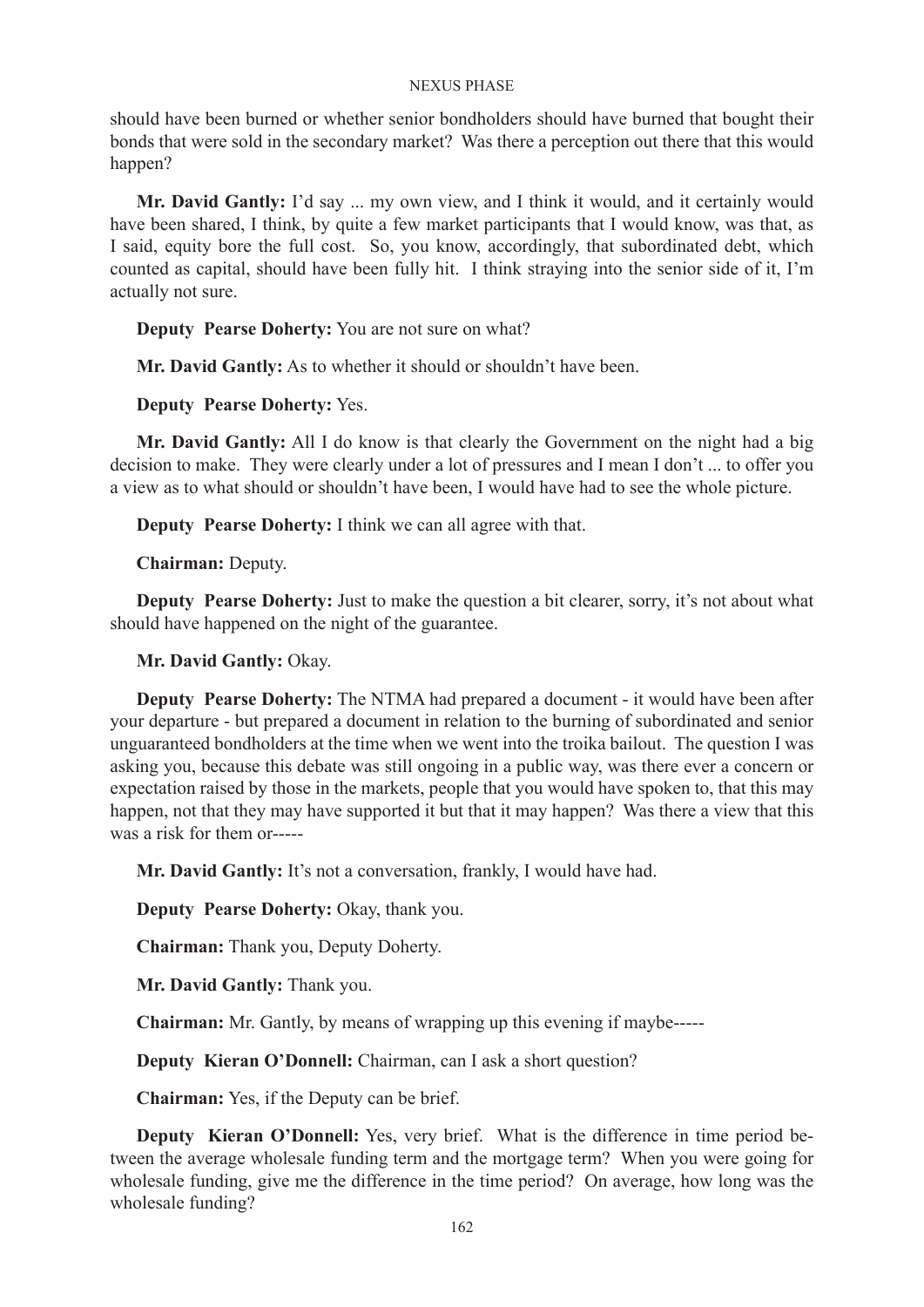**Mr. David Gantly:** Long-term funding would be typically defined as over one year.

**Deputy Kieran O'Donnell:** Fine.

**Mr. David Gantly:** Our debt profile-----

**Deputy Kieran O'Donnell:** On average, what was the wholesale funding - for what term?

**Mr. David Gantly:** I'd say four to five years.

**Deputy Kieran O'Donnell:** Typical. Right, go on.

**Mr. David Gantly:** At the time if you went back to, as Mr. Went referred to earlier, the weighted average lives on a mortgage-----

# **Deputy Kieran O'Donnell:** Six to seven.

**Mr. David Gantly:** ----- I think it was actually lower. At the peak of the market it was about five. Now this clearly has widened subsequently.

**Deputy Kieran O'Donnell:** My final question is as follows. When did Irish Life and Permanent first begin to lose money on tracker mortgages in your experience? In what year?

**Mr. David Gantly:** Oh, boy. To answer the question, clearly we have got a weighted average margin on the assets and we have got a weighted average margin on the liabilities. What I can say is that at the end of '08 our net interest margin was 105 basis points. That was down from 117. Obviously trackers are going to drag that down and the SVR is going to take that up. That is as much as I could offer, Deputy. I don't know within that. I suspect, I mean if you were to do the economics of it and you looked at the ... just in absolute terms, if you looked at where wholesale funding costs had gone to-----

**Deputy Kieran O'Donnell:** That is where I want to.

**Mr. David Gantly:** By ... you know ... certainly I could stand over and say that by early '08, it wouldn't have been economic.

**Deputy Kieran O'Donnell:** Thank you.

**Chairman:** Thank you very much. Mr. Gantly, just to wrap things up, if I can ask you in your role as treasurer of Permanent TSB, do you believe you performed your duties in the best interest of the company at all times?

**Mr. David Gantly:** I absolutely do, yes.

**Chairman:** What, if anything, do you consider you could have done better during that period?

**Mr. David Gantly:** I beg your pardon?

**Chairman:** What, if anything, if at all, do you consider you could have maybe have done better?

**Mr. David Gantly:** It's very difficult to come back with the benefit of eight years.

**Chairman:** Sure.